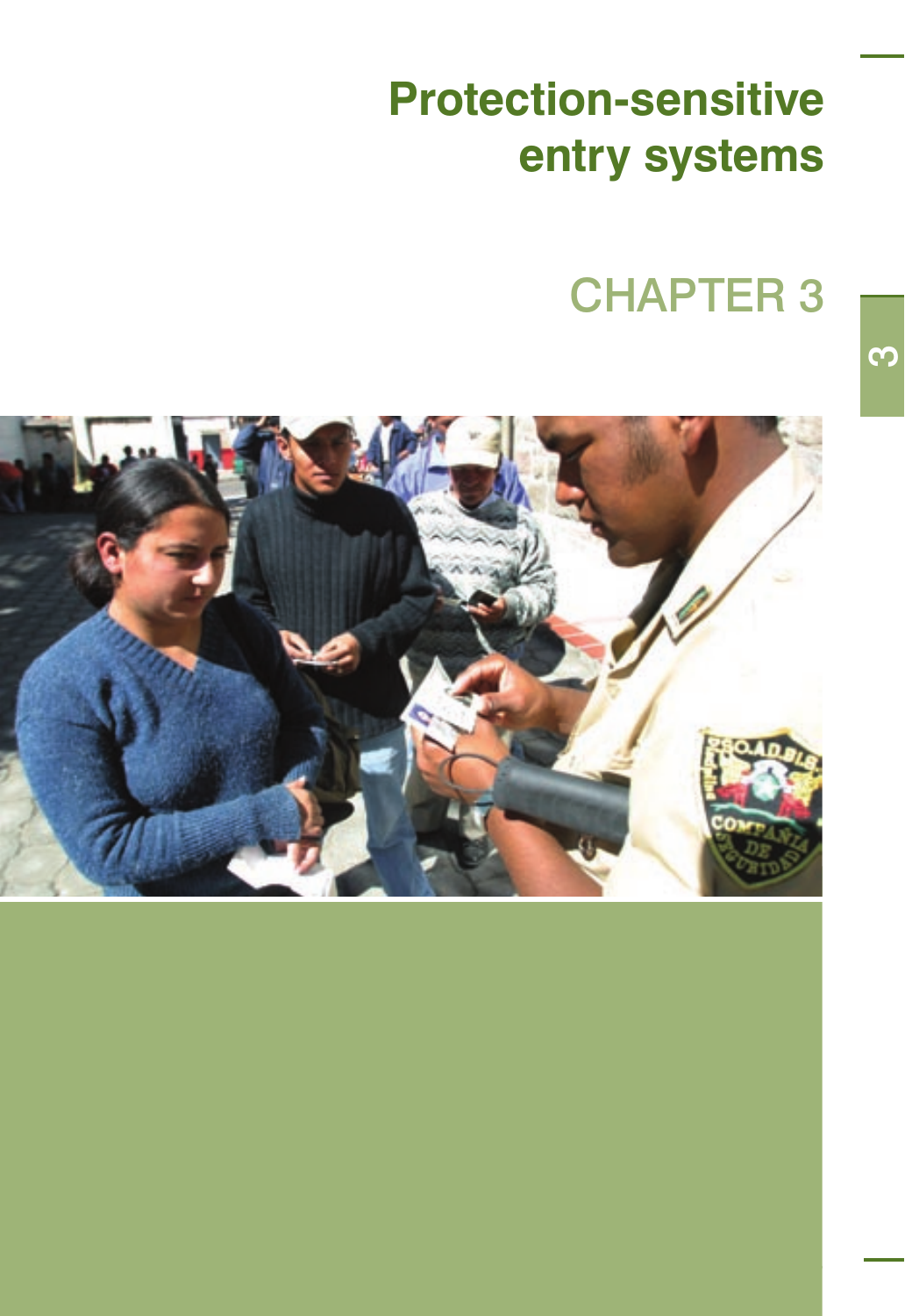**74**  $\vert$  The 10-Point Plan  $\vert$  Protection-sensitive entry systems  $\vert$  Chapter 3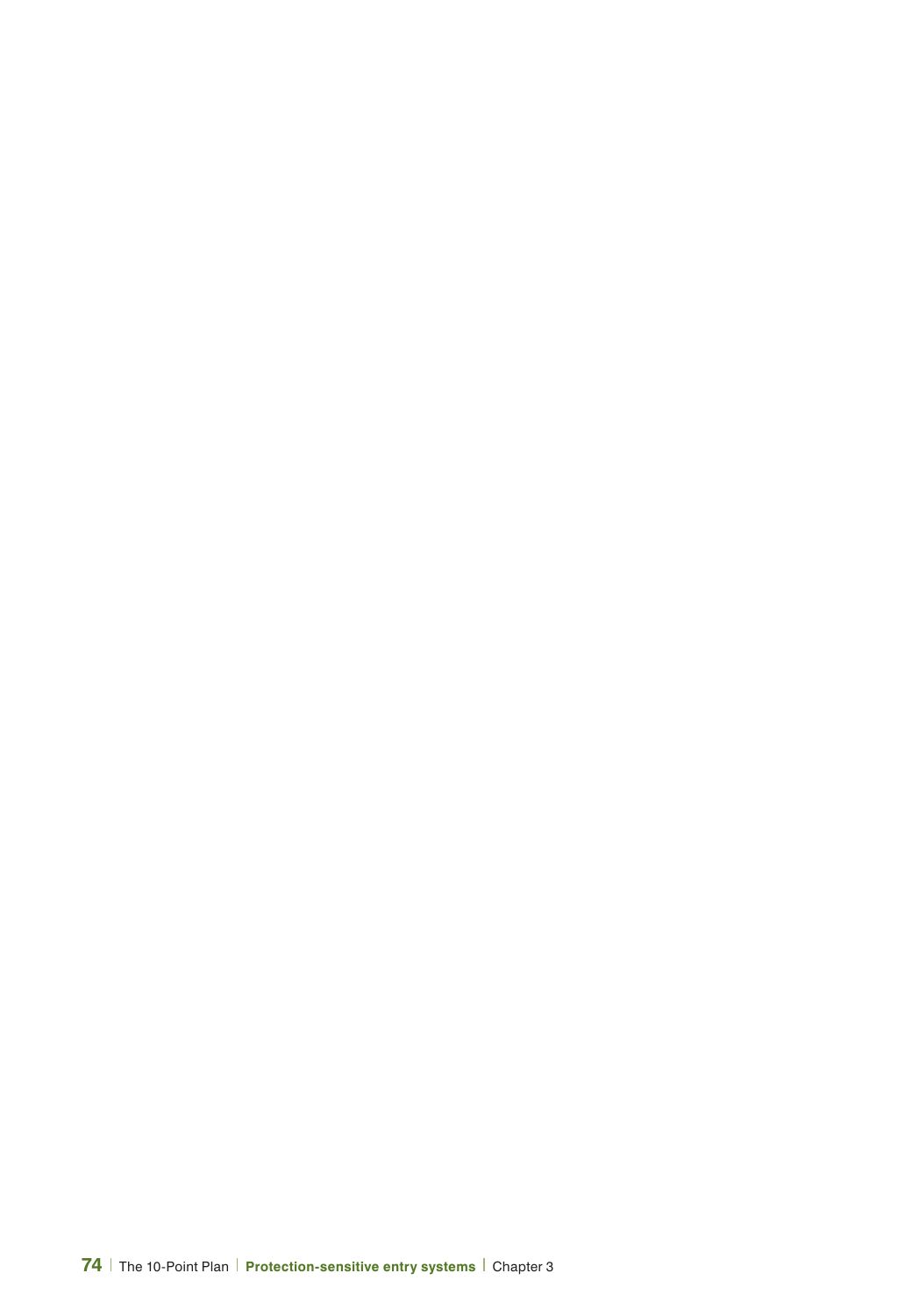# **Contents**

| Introduction                                                                                                                   |                                                                                                                                                          | 76       |
|--------------------------------------------------------------------------------------------------------------------------------|----------------------------------------------------------------------------------------------------------------------------------------------------------|----------|
| Operationalizing protection-sensitive entry systems: Suggestions for stakeholders<br>and support UNHCR can provide to partners |                                                                                                                                                          | 77       |
|                                                                                                                                | 3.1. Communicating protection obligations to (first contact) entry officials                                                                             | 78       |
|                                                                                                                                | EU: The Schengen Border Code and the Schengen Handbook<br>Belarus and Moldova: Examples of Protection-sensitive Border Legislation in                    | 78       |
|                                                                                                                                | Eastern Europe<br>Indonesia: Directive of the Director General on the Procedures Regarding Aliens                                                        | 80       |
|                                                                                                                                | Expressing their Wish to Seek Asylum or Refugee Status                                                                                                   | 80       |
|                                                                                                                                | UK: UK Border Agency (UKBA) Code of Practice for Keeping Children Safe from Harm                                                                         | 81       |
|                                                                                                                                | 3.2. Assisting entry officials in identifying and referring asylum-seekers<br>and other persons with specific needs to the responsible authorities       | 82       |
|                                                                                                                                | Colombia: Practical Guide for the Identification and Treatment of Asylum-seekers<br>New Zealand: Immigration Operational Manual, Section on Border Entry | 82<br>84 |
|                                                                                                                                | UK: Save the Children-UK Guide for Immigration Officers at Ports of Entry and                                                                            |          |
|                                                                                                                                | Young Persons Adviser Project<br>Additional Examples of Assisting Entry Officials in Identifying and Referring                                           | 84<br>86 |
|                                                                                                                                | 3.3. Training                                                                                                                                            | 86       |
|                                                                                                                                | Costa Rica and Panama: Joint Capacity-building Initiative for Border Police and                                                                          |          |
|                                                                                                                                | <b>Migration Officials</b>                                                                                                                               | 87       |
|                                                                                                                                | UNHCR Examples of Training on Refugee Law for National Officials                                                                                         | 88       |
|                                                                                                                                | UNHCR Protection Training Manual for European Border and Entry Officials                                                                                 | 88       |
|                                                                                                                                | 3.4. Establishing dialogue and cooperation between entry officials and<br>humanitarian actors                                                            | 89       |
|                                                                                                                                | EU: FRONTEX-UNHCR Cooperation                                                                                                                            | 89       |
|                                                                                                                                | Central Europe: Tripartite MOU on Border Management with National Border Guards,<br>National NGOS and UNHCR                                              | 89       |
|                                                                                                                                | Canada: UNHCR and the Canada Border Services Agency (CBSA) Cooperation                                                                                   |          |
|                                                                                                                                | on Protection                                                                                                                                            | 91       |
|                                                                                                                                | 3.5. Including carriers and other private actors in the protection strategy                                                                              | 92       |
|                                                                                                                                | Netherlands: The Aliens Circular, 2000                                                                                                                   | 93       |
| 3.6.                                                                                                                           | Ensuring cross-border cooperation on protection, including                                                                                               |          |
|                                                                                                                                | in the context of rescue at sea operations                                                                                                               | 93       |
|                                                                                                                                | <b>Brazil: Protection Networks</b>                                                                                                                       | 93       |
|                                                                                                                                | Examples of International Cooperation in the Context of Rescue at Sea Operations                                                                         | 95       |
| 3.7.                                                                                                                           | Setting up independent monitoring mechanisms                                                                                                             | 95       |
|                                                                                                                                | Slovenia-Croatia: The Border Monitoring Project (BMP)                                                                                                    | 96       |
|                                                                                                                                | UK: UK Border Agency (UKBA) Independent Chief Inspector                                                                                                  | 96       |
|                                                                                                                                | USA: Monitoring in the Context of the USA "Expedited Removal Procedure"                                                                                  | 97       |
| <b>Selected References</b>                                                                                                     |                                                                                                                                                          |          |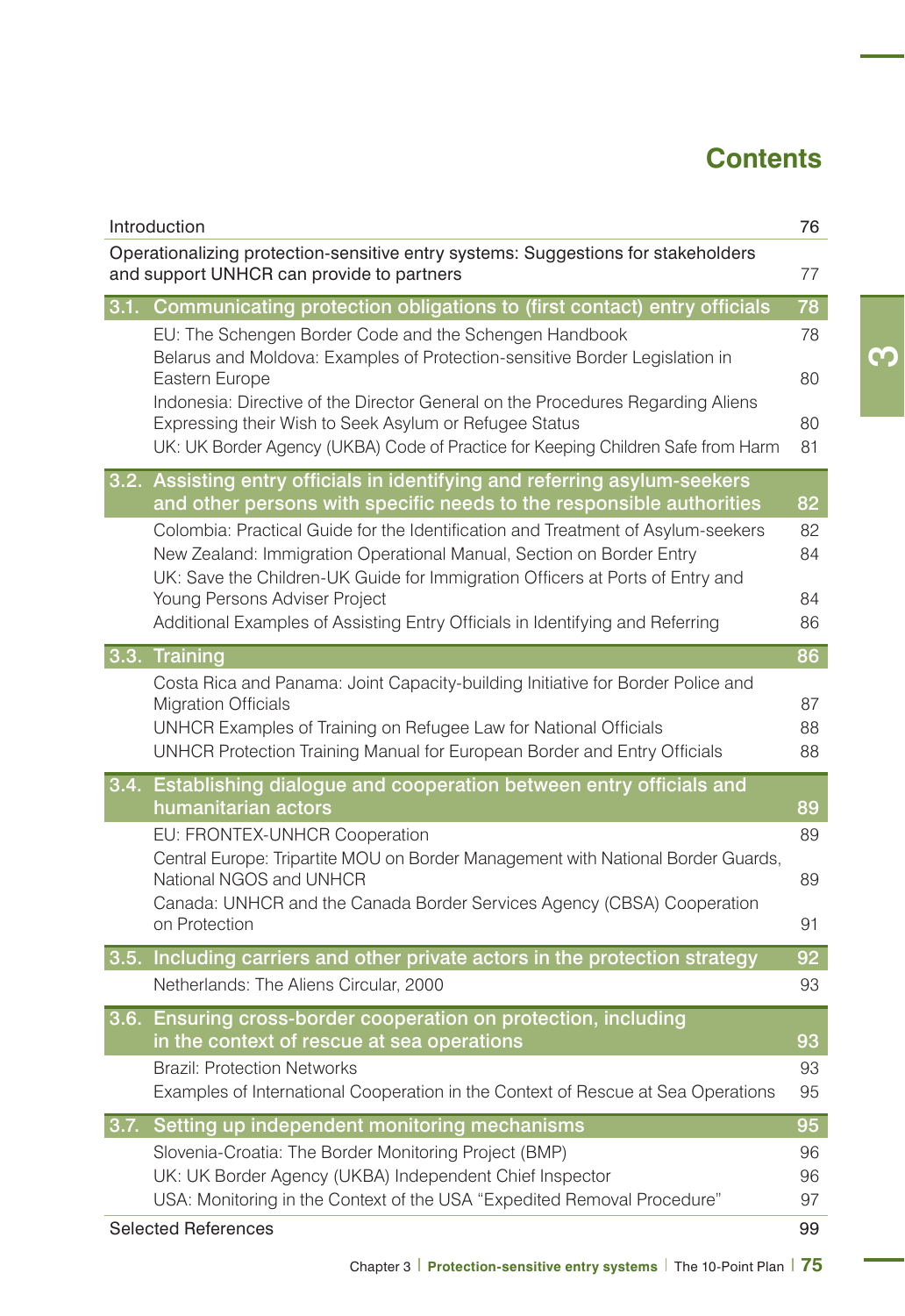# **Introduction**

Within the limits of international law, States have the sovereign right to choose whom to admit, exclude and expel from their territory. They have a legitimate interest in controlling unauthorized entry to their territory and in combating international crime, including the smuggling and trafficking of persons. In this Chapter, the term "entry systems" is used to describe the procedures and practices used by States to regulate access of persons to their territories.

This term has been chosen because it has a broader meaning than the commonly used term "border control". It captures the fact that migration policies and strategies regulating access to territory have undergone significant changes and now include activities that do not take place at the physical border of a country. Interception operations (i.e. measures to prevent, interrupt or stop individuals from reaching and/or entering a territory) have always been an important entry-management tool. However, they are increasingly applied further away from State borders, on the high seas and on the territory of third States. Other measures to control migration implemented outside State borders include out-posting immigration officials and delegating certain immigration control functions to private actors through the use of carrier sanctions. Some destination States also provide assistance to strengthen the border control capacities of transit countries in an effort to decrease the number of irregular departures.

Government officials who work in entry systems ("entry officials") include border police, immigration officials (including out-posted immigration and airline liaison officers) coast guard personnel and others who have "first contact" with migrants and asylum -seekers. The term entry officials also includes legislators, policy makers, judicial officers, civil servants and administrators who establish the relevant framework of law and policies governing the entry system. Private actors, such as carriers, can also be important actors in an entry system.

Entry systems can raise protection concerns. If applied indiscriminately, such procedures can adversely affect the ability of persons with international protection needs to seek asylum and to access other relevant mechanisms to address their needs. Accordingly, the 10-Point Plan advocates the establishment of "protection-sensitive" entry systems. These are systems that take into account the protection needs of individuals seeking access to State territory and the duty of States to respect their obligations under international human rights and refugee law, including the principle of non-refoulement. Protection-sensitive entry systems ensure that legitimate measures to control entry are not applied arbitrarily and that they allow asylum-seekers and other groups with specific protection needs to be identified and granted access to a territory where their needs can be properly assessed and addressed.<sup>1</sup>

<sup>1</sup> The practical examples contained in this Chapter include recommendations made at the "10-Point Plan Expert Roundtable No. 1: Controlling Borders while Ensuring Protection", which was held 20–21 November 2008, in Geneva. The recommendations made at the roundtable as well as other related document are available at: <http://www.unhcr.org/4a27bf566.html>.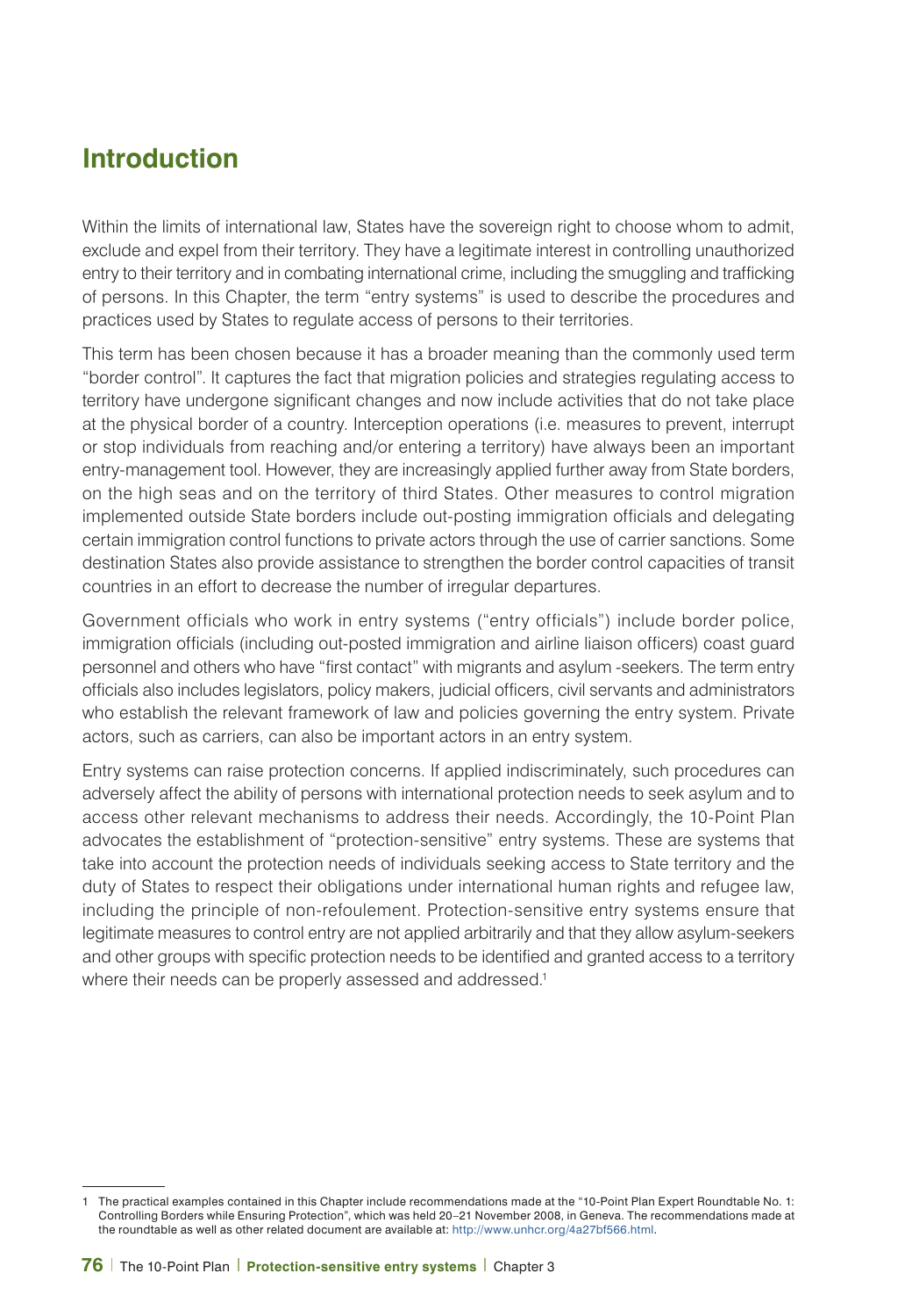# **Operationalizing protection-sensitive entry systems: Suggestions for stakeholders and support UNHCR can provide to partners**

# Suggestions for stakeholders

- • Communicate protection obligations to entry officials, including by advocating for their inclusion in relevant laws, regulations and guidelines governing the entry system.
- Provide training to entry officials to ensure awareness and implementation of relevant protection-sensitive laws and policies.
- Establish mechanisms for dialogue and cooperation between entry officials and humanitarian actors.
- • Develop practical tools to assist entry officials to identify and refer asylum-seekers and other persons with specific needs to the responsible authorities.
- Include carriers and other private actors involved in entry management in protection strategies.
- Ensure cross-border cooperation for the development of protection-sensitive entry systems.
- Advocate for, and participate in, independent monitoring mechanisms.
- • Develop mechanisms to address irregular maritime movements in a protection-sensitive manner.

# Support UNHCR can provide to partners

- Provide expert advice to States on incorporating international human rights and refugee law into domestic legal regimes governing entry systems, and on developing guidelines, codes of conduct and training material.
- Provide training activities on refugee and human rights principles, in cooperation with States and other partners.
- Make Refworld UNHCR's leading source of information for quality decisions on refugee status - accessible to entry officials.
- Assist in the development of a protection hotline by providing funding and/or training for staff working in entry systems.
- Enhance coordination between entry officials and asylum authorities, including through the development of agreements or MOUs on cooperation and information sharing.
- Act as a referral point for persons with possible international protection needs, where necessary and appropriate.
- Develop and participate in monitoring arrangements.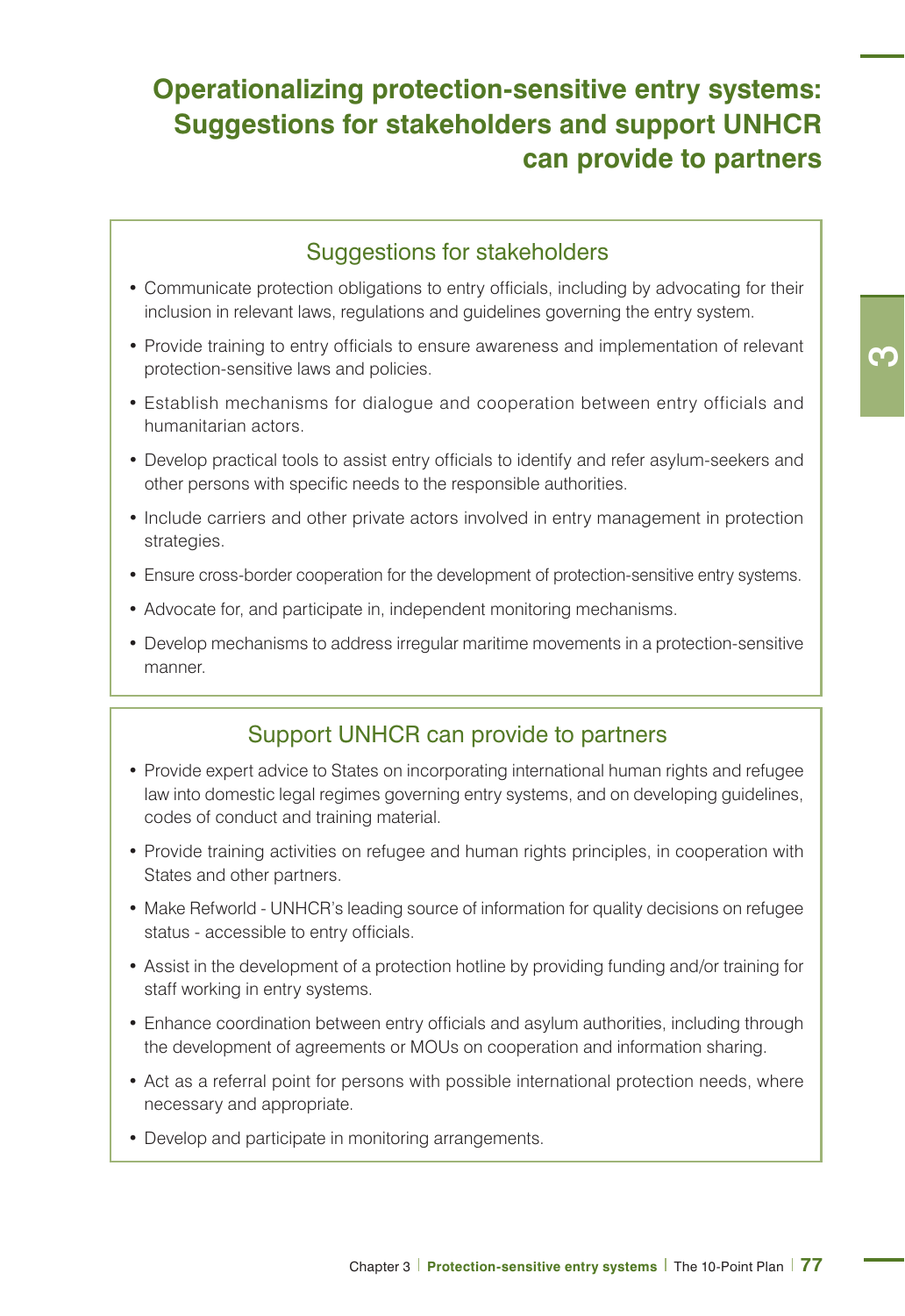# **3.1. Communicating protection obligations to (first contact) entry officials**

International protection obligations are generally included in national legal frameworks governing asylum and migration. However entry officials may not always be familiar with this body of law, especially those, such as border guards, who have first contact with refugees and migrants ("first contact entry officials"). Incorporating protection obligations into specific regulations governing entry systems can be a first step towards ensuring that first contact entry officials, who are not refugee or human rights experts, are aware of such obligations and how they apply to their work. For example, entry system regulations could include a list of basic refugee protection principles and could specify that there are exemptions to entry requirements (travel documents, visas, etc.) for asylum-seekers, and clarify that asylum-seekers are not to be punished for illegal entry.<sup>2</sup>

Operational guidelines can assist in translating legal responsibilities into practice. Such guidelines may define the roles and responsibilities of (first contact) entry officials and outline how to respond to persons with international protection and other specific needs, including how to screen, identify, and refer them to appropriate processes and procedures. Operational guidelines can also emphasize appropriate standards of treatment for refugees and migrants in an irregular situation consistent with international human rights law.

## **EU: The Schengen Border Code and the Schengen Handbook 2006**

#### **The Schengen Border Code**

The EU Community Code on the rules governing the movement of persons across borders ("Schengen Border Code"), which is legally binding and directly applicable in all EU Member States, refers to international protection obligations and provides EU Member States with the option to waive entry requirements.

The Schengen Border Code:

- obliges border guards to respect human dignity when carrying out border checks (Article 6);
- includes a safeguard clause to ensure that the application of the code respects the rights of asylum-seekers and refugees (Article 3b);
- allows for exceptions to the prescribed entry conditions based on humanitarian grounds or international obligations (Article 5c); and
- underlines that refusal of entry needs to comply with the "right to asylum and to international protection" (Article 13, paragraph 1).

<sup>2</sup> See Article 31 of the 1951 Convention.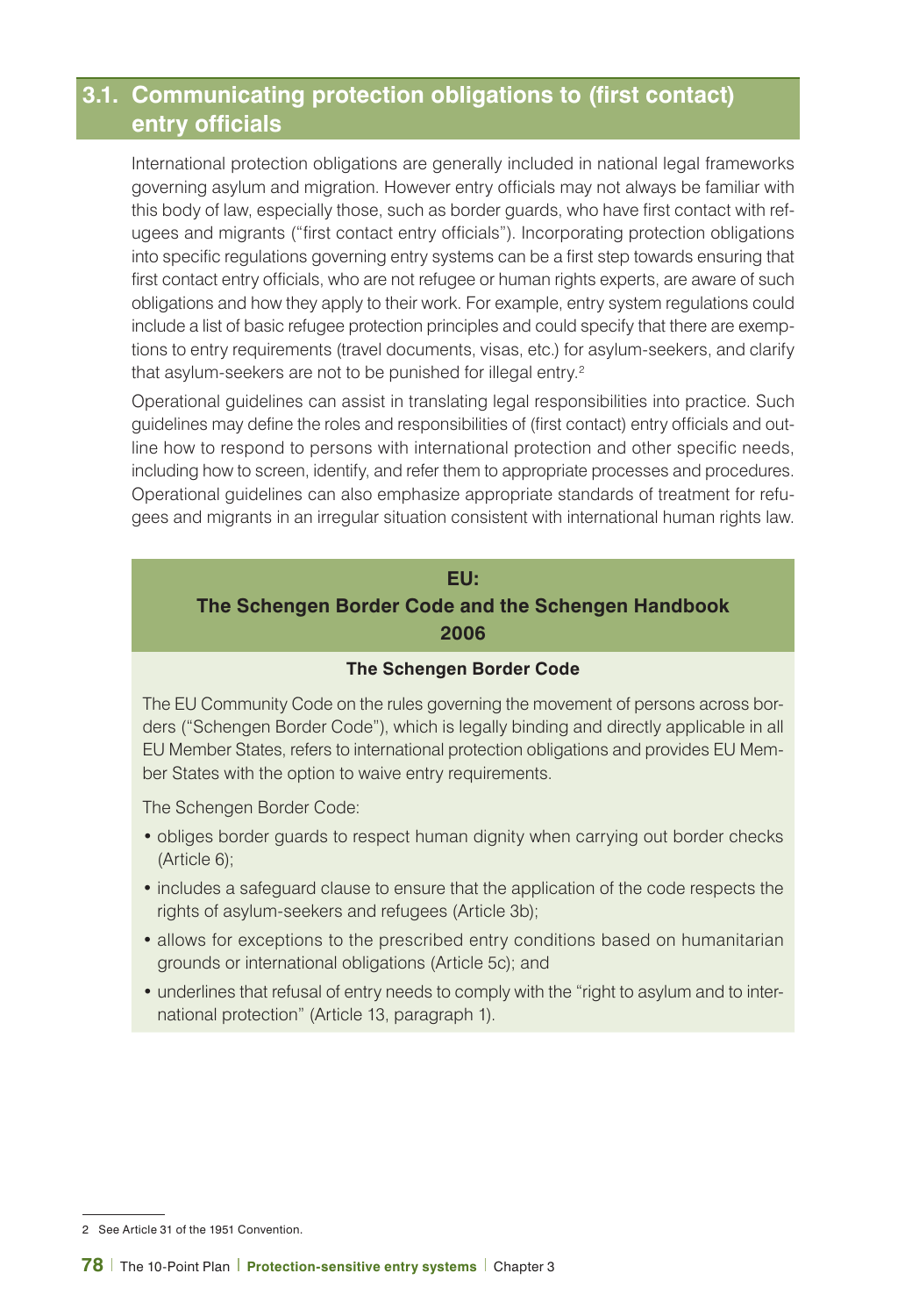#### **The Schengen Handbook**

In 2006, the EC developed a Practical Handbook for Border Guards ("Schengen Handbook") based on the Schengen Border Code. The Schengen Handbook provides nonbinding guidance on different aspects of border management.

The Schengen Handbook has a specific chapter on "asylum-seekers/applicants for international protection" which:

- provides information for the identification of asylum-seekers;
- clarifies that persons who want to seek asylum must be given the opportunity to do so, as well as information about the procedure to be followed;
- emphasizes that asylum-seekers are to be referred to the responsible asylum authority; and
- emphasizes that asylum-seekers should not be returned without consulting with the responsible asylum authority.

Although the Schengen Border Code recognizes protection obligations in the context of border control, it does not provide detailed guidance on how to translate the code into practice, and provides only limited information on the procedures to be followed in identifying and referring asylum-seekers. Although the Handbook is not legally binding on EU Member States, the national laws of many EU Member States contain similar provisions.

*Annex 1* – European Union, *Regulation (EC) No. 562/2006 of the European Parliament and of the Council of 15 March 2006 establishing a Community Code on the rules governing the movement of persons across borders (Schengen Borders Code)*, 15 March 2006, No. 562/2006, available at:

<http://www.unhcr.org/refworld/docid/47fdfb0525.html>

*Annex 2* – European Commission, Recommendation 06/XI/2006 of 6 November 2006 establishing a common "Practical Handbook for Border Guards (Schengen Handbook)" to be used by Member States' competent authorities when carrying out the border control of persons, available at:

<http://register.consilium.europa.eu/pdf/en/06/st15/st15010.en06.pdf>

For more information on additional safeguards, see UNHCR response to the EC's Green Paper on the future of the Common European Asylum System, available at: <http://unhcr.org/refworld/docid/46e159f82.html>.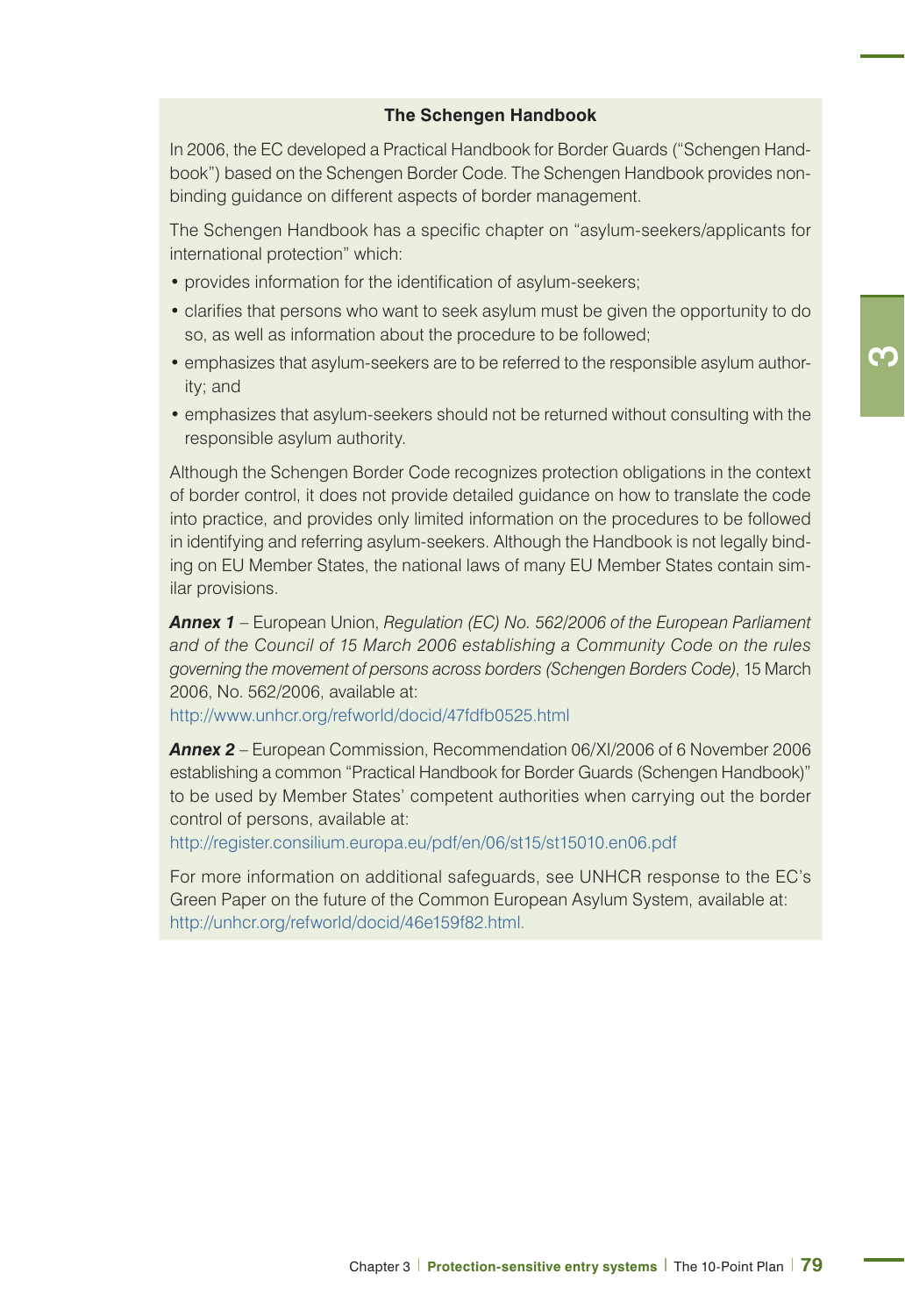# **Belarus and Moldova: Examples of Protection-sensitive Border Legislation in Eastern Europe**

#### **Belarus: Non-punishment for illegal entry**

**2008 Law on Refugee Status and Complementary and Temporary Protection in Belarus** provides that persons who were obligated to enter the Republic of Belarus illegally and who declared themselves, without delay, to State authorities shall not be held liable for illegally crossing the State border of the Republic of Belarus or for their illegal stay in the Republic of Belarus (Article 27).

A similar provision is made in the Code of Belarus for Administrative Offences (Articles 23.29, 23.55) and in the Criminal Code of the Republic of Belarus (Article 371).

#### **Moldova: Prompt referral to the asylum authorities**

**The Border Guard Instruction on Processing Asylum Applications at the Border in Moldova** establishes a mechanism for the receipt of asylum applications and for the transfer of asylum-seekers to the Refugee Authority. It provides, inter alia, for the establishment of a special logbook at every Border Crossing Point (BCP) and Border Guard Post (BGP) in order to register asylum claims made at the border, containing a model asylum application and instructions for completion.

#### **Indonesia: Directive of the Director General on the Procedures Regarding Aliens Expressing their Wish to Seek Asylum or Refugee Status 2002**

Although Indonesia is not a signatory to the 1951 Convention, the Director General of Immigration has adopted a Directive that sets out the duties of immigration offices throughout Indonesia concerning asylum-seekers and refugees. Since the Directive was adopted, the Director General of Immigration has cooperated closely with UNHCR by referring asylum-seekers to UNHCR for processing. The Directive is in force nationwide and is binding on all immigration officials in Indonesia.

The Directive establishes that:

- immigration measures, such as deportation, shall not be applied to non-nationals who seek asylum in Indonesia;
- non-nationals who seek asylum in Indonesia are to be referred to UNHCR for RSD;
- where non-nationals seek asylum at immigration checkpoints that are far from a UNHCR Office, immigration officials shall coordinate with UNHCR, as appropriate;
- the status and presence of non-nationals holding attestation letters issued by UNHCR, declaring that they are asylum-seekers, refugees or persons of concern to UNHCR, must be respected;
- asylum-seekers and refugees who break the law shall be processed in accordance with relevant criminal law regulations;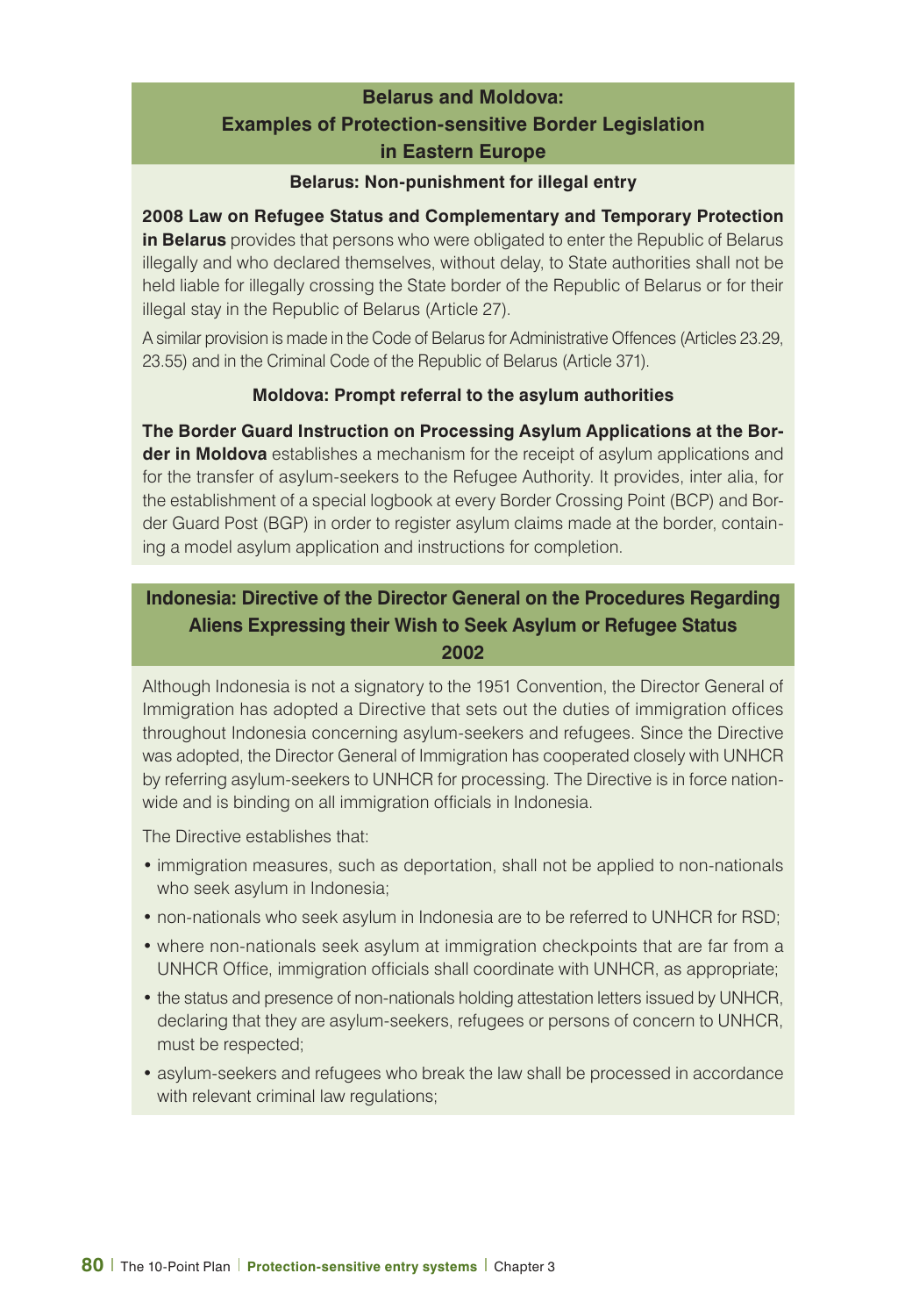- the Head of Immigration Office or the designated officers shall register the presence of non-nationals for monitoring purposes; and
- a report on developments should be prepared every month for the Director of Supervision and Enforcement.

**Annex 3** – Government of Indonesia, Directive of the Director General of Immigration No. F-IL.01.10-1297 on the Procedures Regarding Aliens Expressing their Wish to Seek Asylum or Refugee Status, 30 September 2002, available at:

<http://www.unhcr.org/refworld/country,,NATLEGBOD,,IDN,4562d8cf2,3ed8eb5d4,0.html>.

# UK: UK Border Agency (UKBA) **Code of Practice for Keeping Children Safe from Harm 2008**

The UKBA Code of Practice for keeping children safe from harm ("Code of Practice") is designed to ensure that the UKBA takes appropriate steps, in exercising its daily functions, to ascertain that all arriving children, regardless of whether they are seeking asylum, are safe from harm while in the UK. The Code of Practice is issued under section 21(1) of the UK Borders Act 2007. All UKBA staff must adhere to the Code of Practice, which outlines how children should be treated at ports of entry, during stay in detention and while being transferred to local child protection authorities.

The Code of Practice obligates UKBA staff to:

- provide all children with treatment equal to that of national children;
- make the best interests of the child a primary (but not the only) consideration;
- apply a policy of non-discrimination;
- ensure that children's asylum applications are considered in a timely fashion;
- identify those children who might be at (heightened) risk of harm;
- make referrals, where appropriate, and cooperate with other national agencies;
- participate in child-focused sensitivity training;
- use oversight, monitoring and reporting mechanisms to ensure accountability in the system.

*Annex 4* – UK Border Agency Code of Practice for Keeping Children Safe from Harm, 2008, also available at:

<http://www.unhcr.org/refword/docid/4948f8662.html>.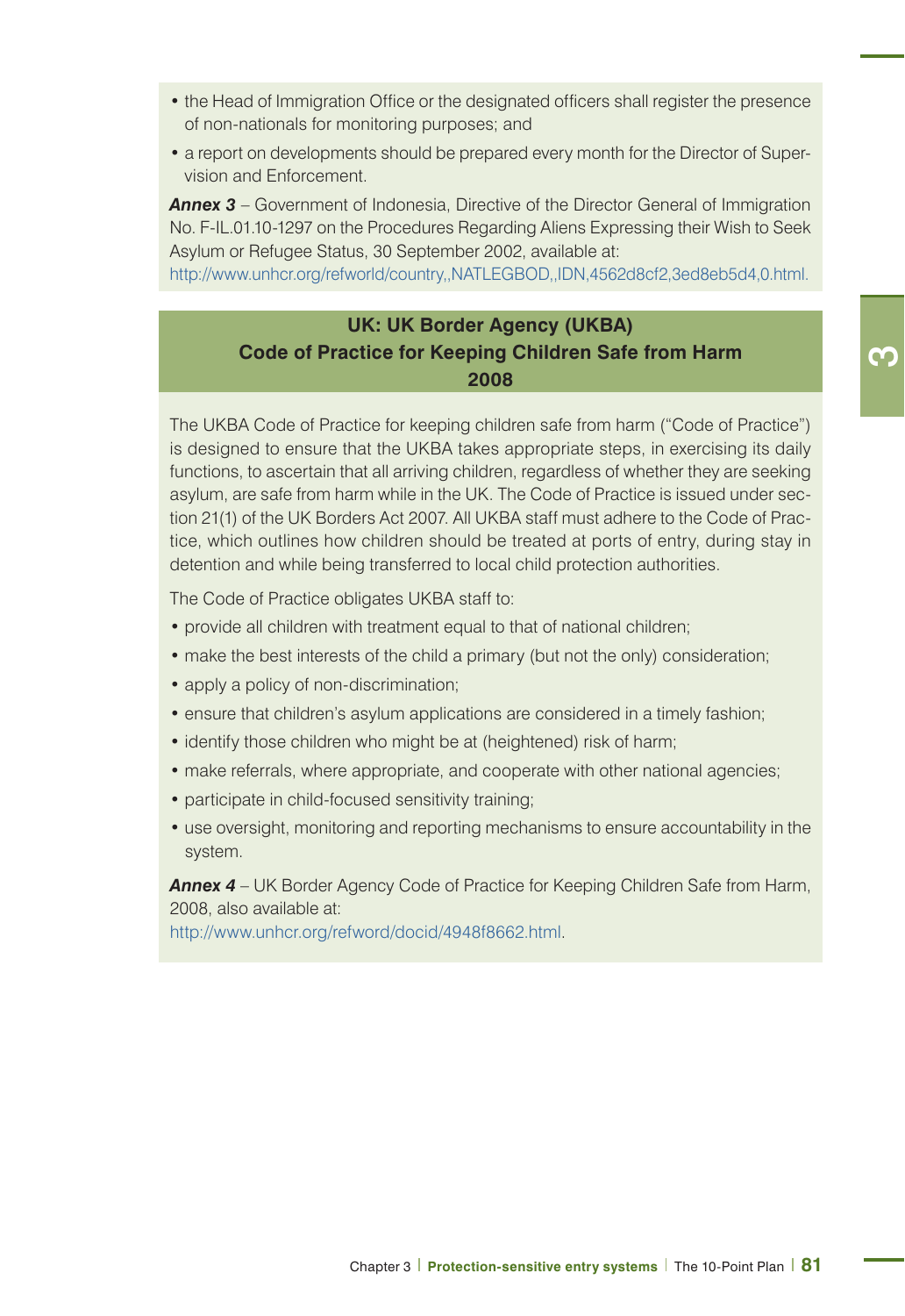# **3.2. Assisting entry officials in identifying and referring asylum seekers and other persons with specific needs to the responsible authorities**

Entry officials are often the first to come into contact with persons who may have international protection needs. They are responsible for deciding who to intercept and who to allow access to the territory. In short, they are the "gatekeepers" to the procedures through which protection claims are assessed.

Entry officials are not responsible for making substantive decisions on the merits of asylum claims and/or other needs; it is also not appropriate for them to do so as they generally lack the time, expertise and access to information that is necessary to make a proper assessment of protection claims. They are responsible for identifying and referring asylum-seekers and other persons who may have specific needs to the responsible expert authorities.

Identifying individuals within mixed groups of arrivals who may be in need of international protection is not always easy. A profiling and referral exercise (outlined further in Chapter 5) undertaken by entry officials, with or without the support of other actors, could facilitate this task. Some countries have also developed specific tools to assist entry officials in conducting profiling and referral of arrivals at entry points.

# **COLOMBIA: PRACTICAL GUIDE FOR THE IDENTIFICATION AND TREATMENT OF ASYLUM-SEEKERS 2007**

#### **A. Background and Rationale**

In 2007, UNHCR, the Government of Colombia (Ministry of Foreign Affairs and Vice-Ministry of Multilateral Affairs) and the Social Ministry of the Church (*Secretariado Nacional de Pastoral Social* - SNPS) jointly developed a Practical Guide for officials of the Administrative Department of Security responsible for migration control [the *Departamento Administrativo de Seguridad* (DAS)] in order to facilitate the identification of asylum-seekers and the processing of asylum claims ("the Practical Guide"). The first 2007 version was updated in December 2009 with information from the new Colombian refugee decree of November 2009.

#### **B. Actors**

- DAS;
- SNPS;
- UNHCR; and
- the Vice Ministry of Multilateral Affairs *(Vice-Ministerio de Asuntos Multilaterales)*.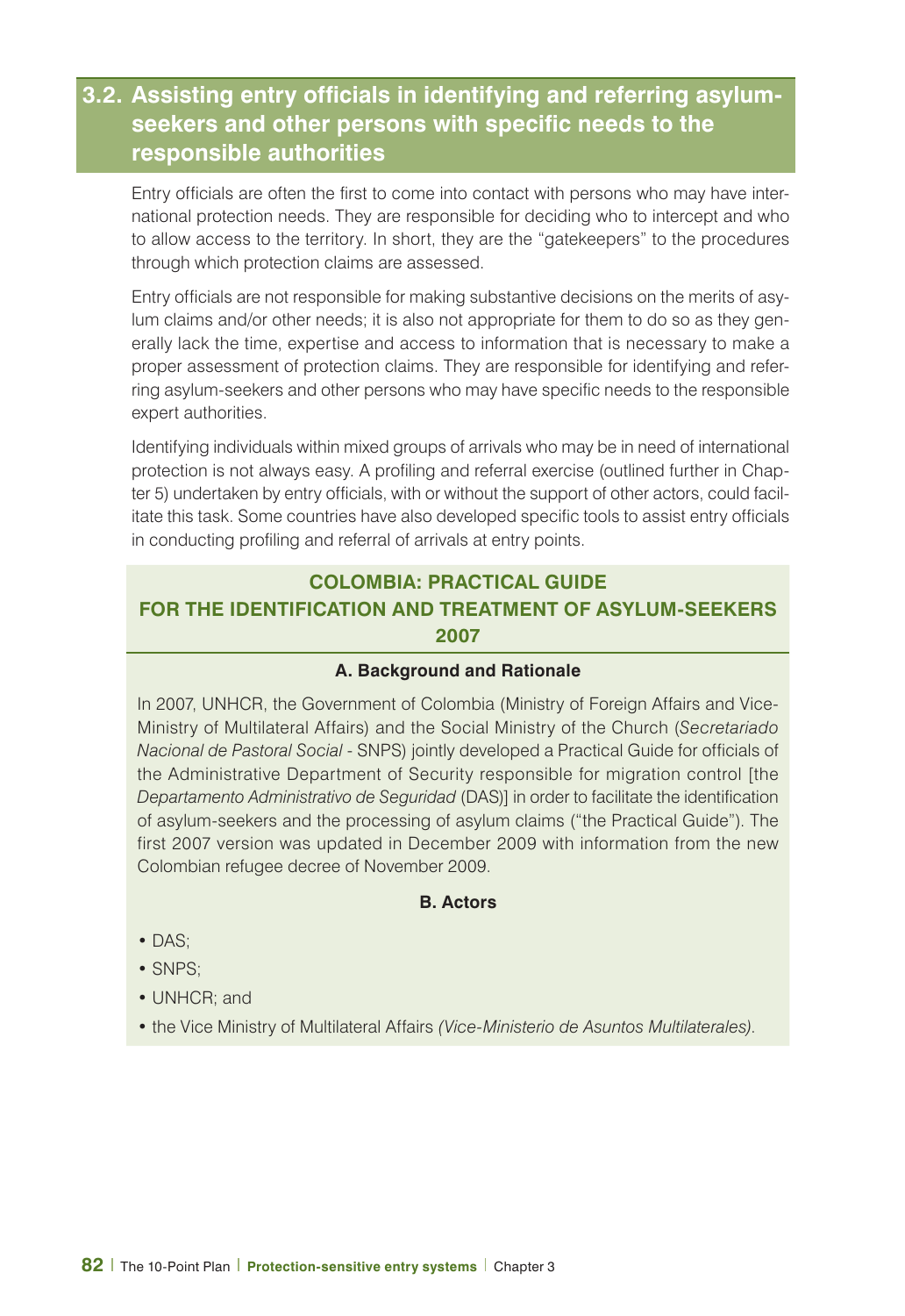#### **C. Actions**

- The Practical Guide provides a short introduction on the right to seek asylum as well as basic principles of the 1951 Convention, including the principle of *non-refoulement*, non-penalization for illegal entry and the right to be issued documents.
- It emphasizes the importance of training immigration officers to respond effectively to asylum-seekers and refer them to the competent authorities.
- The Practical Guide sets out a series of questions to identify persons seeking international protection. These questions include:
	- 1. Why did you leave your country of origin?
	- 2. Under what circumstances or events did you leave your country of origin?
	- 3. Did someone or something force you to leave your country?
	- 4. What problem would you fear if you had to return to your country?
	- 5. What would happen to you if you were to return to your country at this time?
- The Practical Guide also provides sample responses that would indicate that an individual is an asylum-seeker and provides information regarding entities to which asylum-seekers should be referred and applicable standards of treatment.

#### **D. Review**

The Practical Guide has been used in training activities with migration officials, with DAS authorities and as a reference document for referrals at border points. It will be distributed at all border points in 2011.

#### **E. Further Information**

*Annex 5* – UNHCR, Guía Practica para funcionarios de DAS – Recomendaciones de tratamiento ante Solicitantes de la Condición de Refugiado (Spanish Only), 2009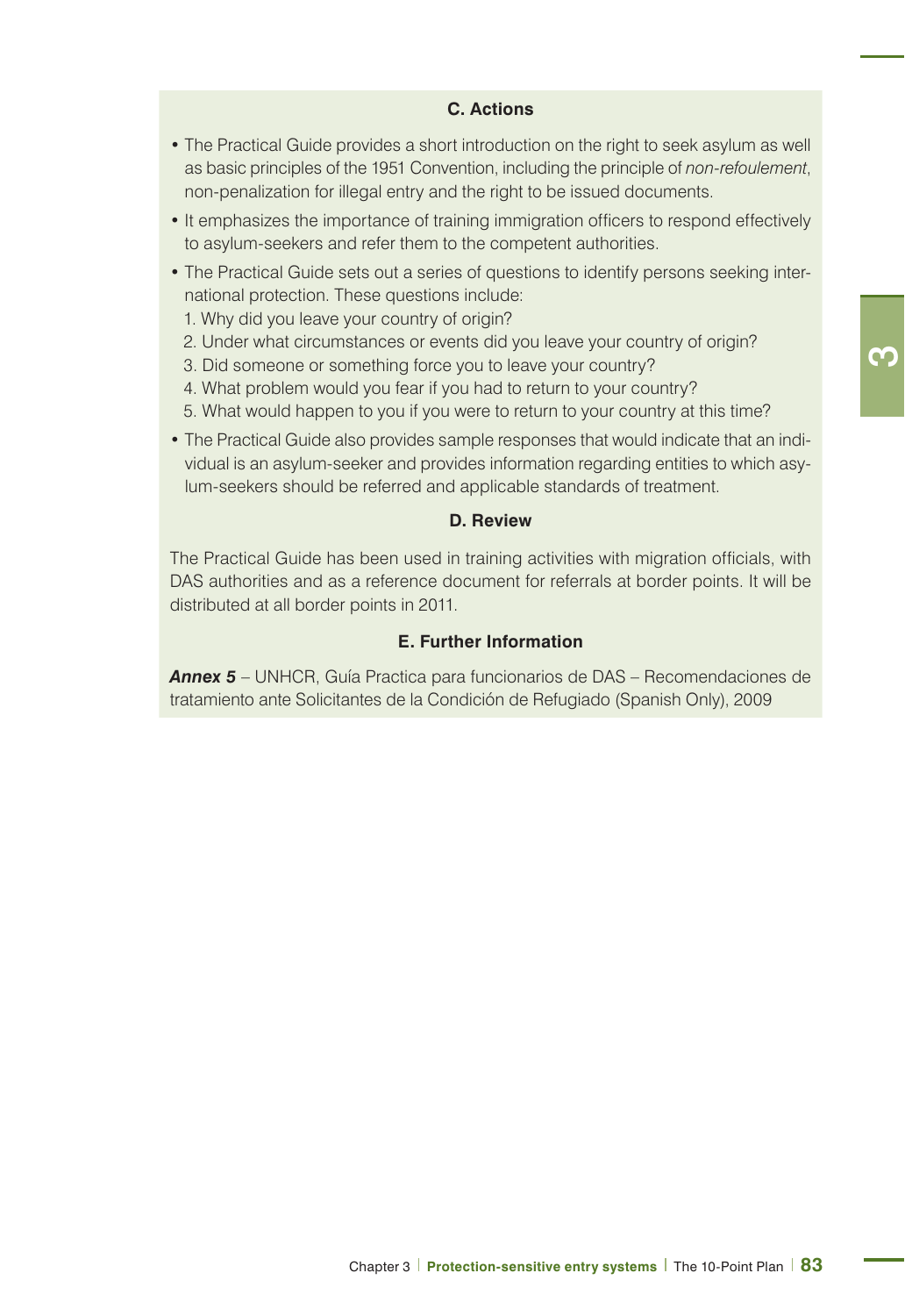#### **New Zealand: Immigration Operational Manual, Section on Border Entry 2009**

Section Y 6.1 of the New Zealand Immigration Operational Manual governing border entry reiterates New Zealand's responsibility to admit asylum-seekers to its territory and provide them with access to the asylum procedure. It provides practical guidance for border officials on how to respond to persons who wish to claim asylum. It also provides a list of statements that may indicate an intention to seek asylum. Specifically, it provides that "[p]eople may express an intention to seek refugee status in a variety of ways, including, but not limited to, statements of the following kind":

- they have been persecuted; or
- they are in fear of being persecuted; or
- they have been imprisoned for political reasons; or
- they are afraid of being imprisoned in their home country; or
- they want to "see the UN" (i.e. UNHCR); or
- they want to know if there is a UN Office in New Zealand; or
- they are "stateless" or "homeless"; or
- they want to see a lawyer; or
- they are afraid to return to their home country; or
- they will be killed if they are returned home; or
- they simply "do not want to return".

*Annex 6* – New Zealand Immigration, Operational Manual: Border Entry, 2010, available at: [http://www.immigration.govt.nz/NR/rdonlyres/731882A3-EBAF-446E-AEE6-EC653C7D1B50/0/](http://www.immigration.govt.nz/NR/rdonlyres/731882A3-EBAF-446E-AEE6-EC653C7D1B50/0/BorderEntry.pdf) [BorderEntry.pdf](http://www.immigration.govt.nz/NR/rdonlyres/731882A3-EBAF-446E-AEE6-EC653C7D1B50/0/BorderEntry.pdf)

# **UK: SAVE THE CHILDREN-UK GUIDE FOR IMMIGRATION OFFICERS AT PORTS OF ENTRY AND YOUNG PERSONS ADVISER PROJECT 2003, 2001 – 2008**

#### **A. Background and Rationale**

The 2003 Guide for Immigration Officers at Ports of Entry ("the Guide") issued by the British NGO, Save the Children-UK, was designed to assist immigration officers working at ports of entry in the UK, in particular those working with unaccompanied asylum-seeking children.

The post of Young Persons Adviser (YPA) was established under the YPA Project in 2001 for Heathrow and other UK airports by two NGOs: the Refugee Arrivals Project-UK and Save the Children-UK.

The objective of both the Guide and YPA Project is to help immigration officials identify those young persons who might be in need of international protection and refer them to the appropriate asylum authorities.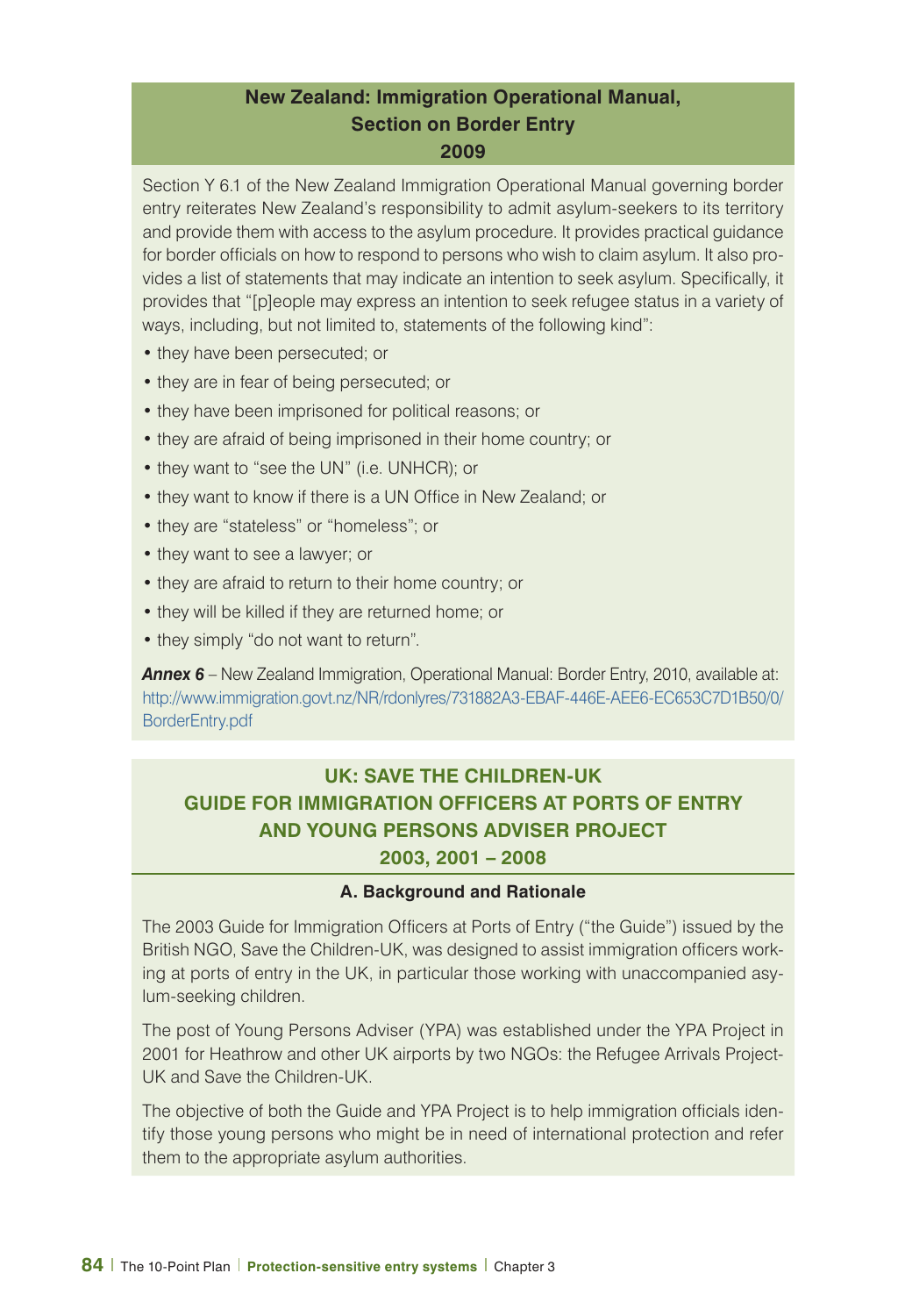#### **B. Actors**

- Refugee Arrivals Project-UK;
- Refugee Council-UK; and
- Save the Children-UK.

#### **C. Actions**

The Guide has been distributed to the NGOs listed above and to immigration officers at airports. It answers frequently asked questions about asylum-seeking children and provides recommendations and information on how to manage unaccompanied children upon arrival. The Guide also provides contact details and information about the YPA Project.

The YPA:

- provided direct support to unaccompanied asylum-seeking children who were deemed at risk when they arrived at the Heathrow Airport;
- trained immigration officers, social services personnel and voluntary staff on how to provide appropriate support to unaccompanied asylum-seeking children on arrival;
- provided advice and support to immigration officers at Heathrow Airport and social workers at Hillingdon Hospital to ensure that appropriate referrals were made and that the young persons received appropriate support;
- offered telephone advice to professionals working with children at other ports of entry in the UK; and
- provided support in age dispute cases, ensuring that the young person understood what was happening and that a fair assessment was conducted.

#### **D. Review**

The YPA Project provided support to unaccompanied asylum-seeking children, in addition to training and advisory services to immigration officers, social service personnel, voluntary staff and other professionals working with unaccompanied asylum-seeking children. During the first six months, the YPA Project provided support to 87 unaccompanied children, from the age of six years, either by talking directly to the children during the reception process or by providing advice to social workers and immigration officers on particular cases. Since the project was implemented at UK airports, it did not reach children who arrived at land borders. The project ended in June 2008 due to a lack of funding.

#### **E. Further Information**

*Annex 7* – Save the Children, *Young Refugees: Working with Unaccompanied Asylumseeking Children at Ports*, 2003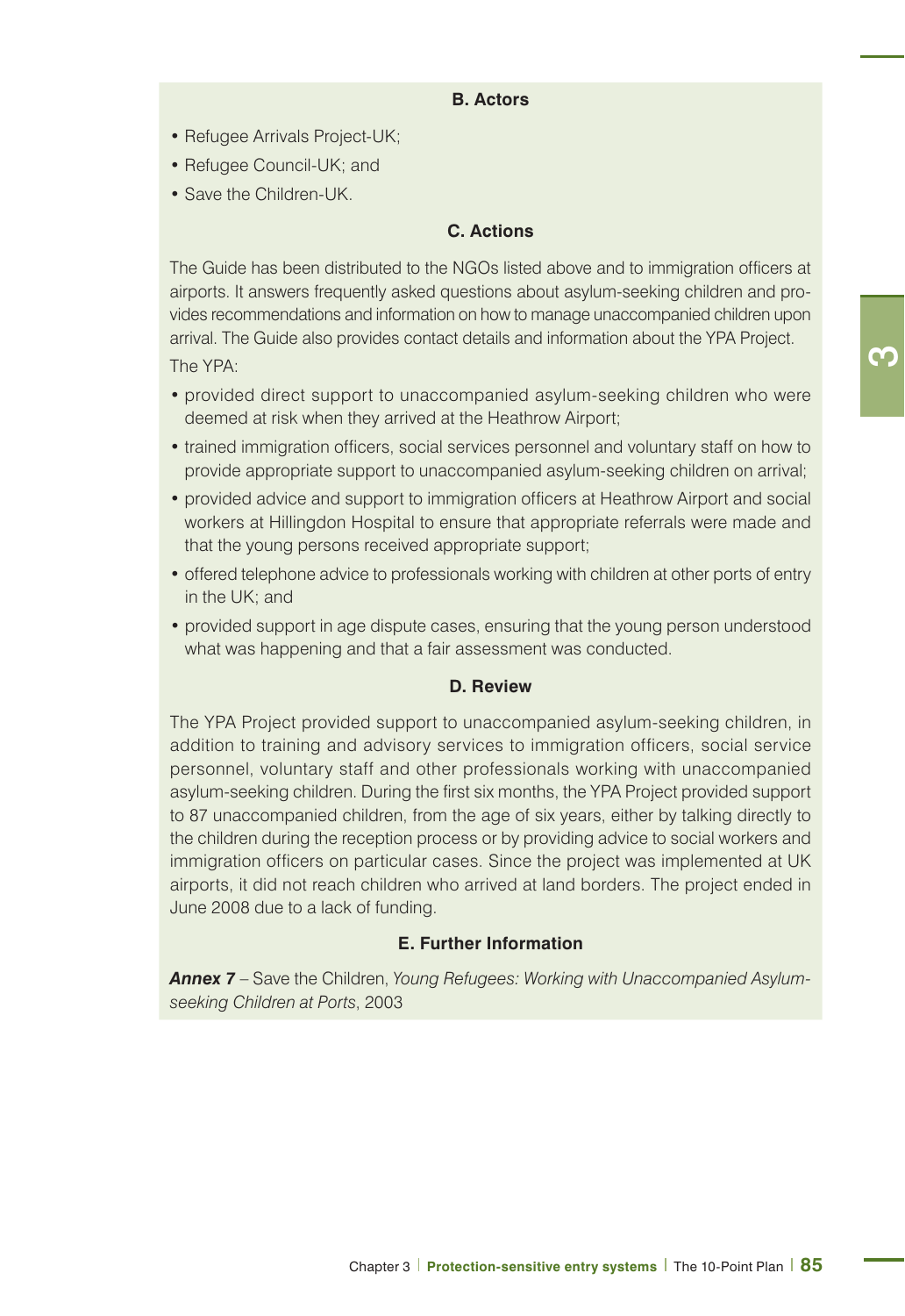# **Additional Examples of Assisting Entry Officials in Identifying and Referring**

**Belarus: The 2006 Border Guard Internal Manual for Investigation of Cross-Border Incidents** includes specific instructions on the steps that border quards should take in the event of irregular border crossings by non-nationals who subsequently ask for asylum in Belarus. A leaflet developed in 2007 for border guards focuses on protection-related issues and provides definitions as well as instructions on how to work with asylum-seekers and persons with specific needs.

**Central America: The UNHCR Guide on Refugee Protection in Central America** has been designed for immigration officials in Central America. It includes information on the identification of asylum-seekers, trafficked persons, and victims of sexual and gender-based violence (SGBV), as well as details on referral mechanisms and procedures. It also provides a list of useful contacts in each country in the region including relevant government entities and NGOs.

*Annex 8* – UNHCR, *Guia para la Proteccion de los Refugiados en Centroamérica (Spanish only)*, 2008

**Romania: The UNHCR Handbook of Good Practices related to Asylum at the Borders** was jointly published by the Romanian National Council for Refugees (CNRR), the Romanian Border Police, the Immigration Office and UNHCR. It provides detailed guidance to entry officials on the treatment of asylum-seekers.

*Annex 9* – Romanian National Council for Refugees, *Handbook of Good Practices related to Asylum at the Borders*, 2004

# **3.3. Training**

Regular training, both for junior level and more senior entry officials, helps to ensure broad awareness and understanding of relevant laws, regulations and guidelines and how they are to be implemented in practice. Training can be conducted in specialized sessions on international human rights and refugee law or as a part of the general training curriculum. Refresher courses also help to keep officials up to date on developments in law or policy.

In some situations, such as when there is a high turnover of staff or where a regular rotation policy is implemented, training is an ongoing process. Joint training sessions involving officials from different countries may provide an opportunity to exchange experiences and best practices. Training on protection issues is most effective when it takes into account the institutional culture of the relevant agency (e.g. law or immigration enforcement with a military or security focus). In addition to international human rights and refugee law principles, training can include psychosocial skills, such as conflict and stress management skills and culture, as well as age- and gender-sensitive interview techniques.

Training sessions offered by international agencies provide an opportunity for entry officials and the humanitarian community to engage in dialogue. They also help build trust and mutual understanding. Training entry officials is part of the regular protection work of UNHCR and other humanitarian agencies in many countries.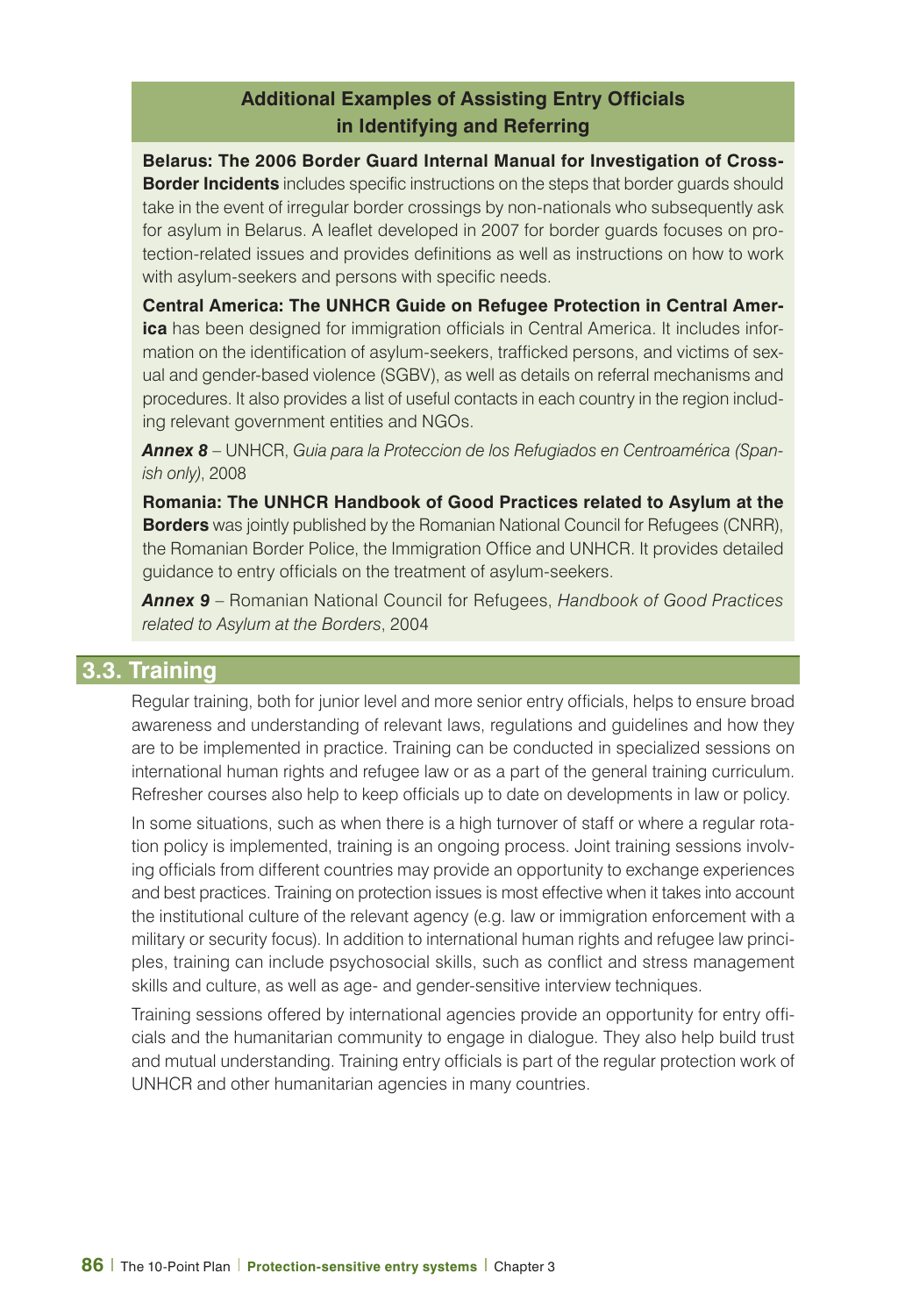# **COSTA RICA AND PANAMA: JOINT CAPACITY-BUILDING INITIATIVE FOR BORDER POLICE AND MIGRATION OFFICIALS 2006 – PRESENT**

#### **A. Background and Rationale**

Given the permeability of the border between Panama and Costa Rica, irregular movements occur regularly. Groups consist primarily of nationals of both countries, but they also include asylum-seekers from third countries, particularly from Colombia. To ensure that such persons are identified and referred to the responsible asylum authorities, the UNHCR Offices in both countries began a joint training programme for Panamanian and Costa Rican entry officials in 2006.

#### **B. Actors**

- Panama and Costa Rica "first contact" entry officials (e.g. border guards and immigration officials); and
- UNHCR-Costa Rica and UNHCR-Panama.

#### **C. Actions**

- "First-contact" entry officials from northern and southern entry points between Panama and Costa Rica and from international airports in both countries are invited to a training session, organized by both UNHCR Offices, three to four times per year. Costa Rica organized and facilitated three bilateral coordination workshops with their Panamanian counterparts in 2007 and two similar workshops in 2008. Similar initiatives continued in 2009 and 2010.
- An informal referral mechanism was established, whereby entry officials contact the relevant UNHCR Offices when they identify persons seeking international protection.
- UNHCR-Costa Rica concluded a specific agreement with the Costa Rican Ombudsman's Office at the southern border, for the deployment of an Ombudsman liaison officer to whom the national authorities can refer individuals who arrive at the border and who may have international protection needs. This liaison officer is in permanent contact with the UNHCR Protection Unit in San José.

#### **D. Review**

As a direct result of this joint capacity-building initiative, UNHCR has improved communication with reception authorities in the border region between Panama and Costa Rica. This has resulted in an increase in the number of persons seeking international protection being identified and referred to UNHCR Offices, in both Panama and Costa Rica. Authorities at entry points also contact UNHCR Offices to clarify procedures concerning refugees or asylum-seekers who move between the two countries.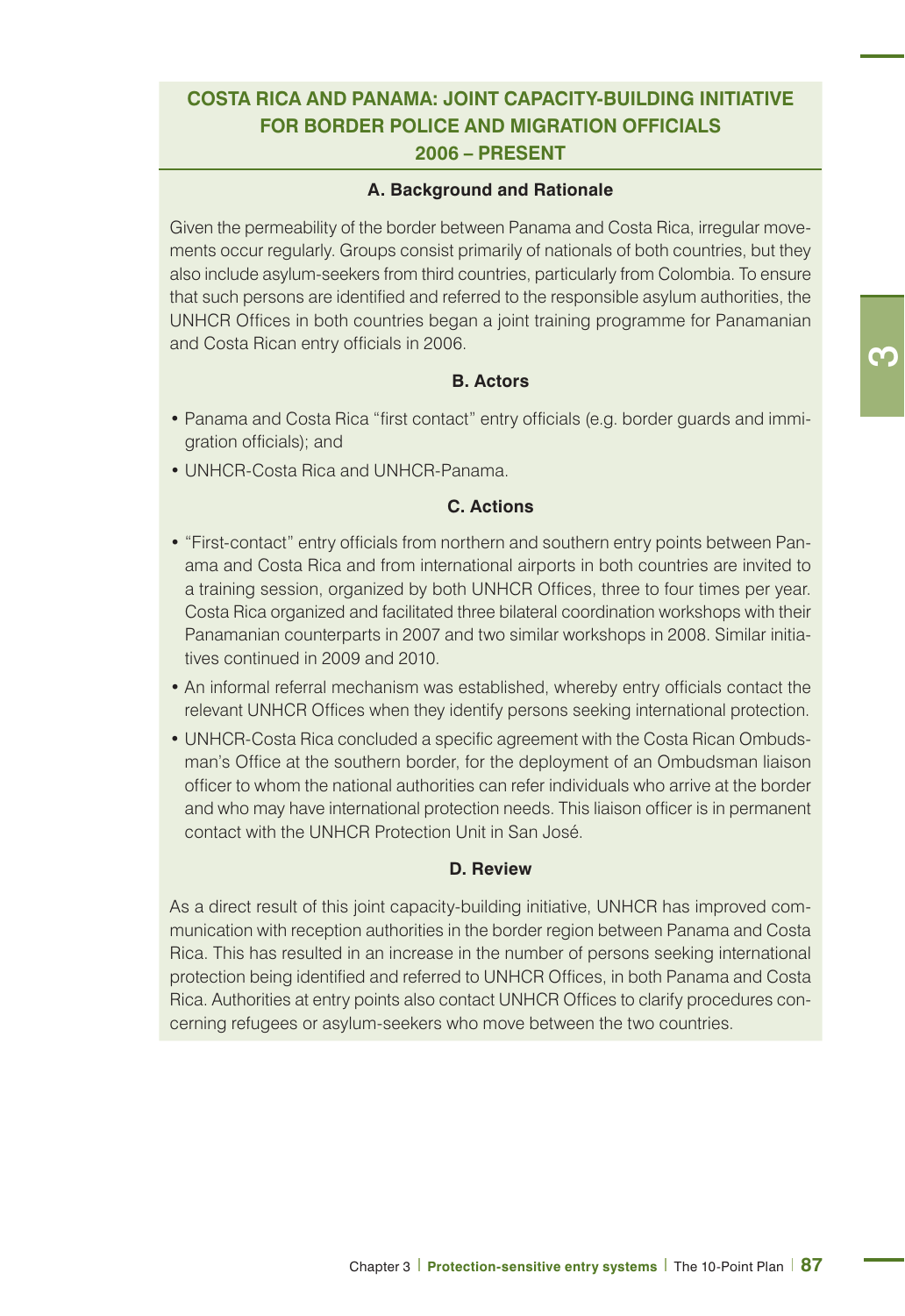### **unhcr Examples of Training on Refugee Law for National Officials**

- **Albania:** Training is a component of the "Pre-screening of Asylum-seekers and Migrants" Project in Albania (outlined further in Chapter 5).
- **Angola:** A joint UNHCR-IOM project was initiated in 2007 to enhance the Government's capacity to address protection challenges in the context of mixed movement. This project includes the training of border police, law enforcement and immigration officers, in the capital and especially at border points. Approximately 400 personnel have been trained each year.
- **Ecuador:** A MOU between UNHCR-Ecuador and the Ministry of Justice and Human Rights includes training 9,000 police and military at the northern border on international protection issues.
- **EU:** The EU Border Management Programme for Central Asia (BOMCA)-UNHCR Training Component includes specialized training on international refugee and human rights law. Further information is available at: [http://ec.europa.eu/europeaid/where/asia/regional-cooperation-central-asia/border](http://ec.europa.eu/europeaid/where/asia/regional-cooperation-central-asia/border-management-fight-against-drugs/bomca_en.htm)[management-fight-against-drugs/bomca\\_en.htm](http://ec.europa.eu/europeaid/where/asia/regional-cooperation-central-asia/border-management-fight-against-drugs/bomca_en.htm).
- **Japan:** UNHCR organizes regular workshops on refugee and human rights law for national police officers.
- **Moldova:** Institutionalized refugee law courses are provided in the National Border Guard College and for the Police.
- **South Africa:** UNHCR organizes training sessions for entry officials at all levels, including immigration and police officers.
- **Turkey:** In 2002, UNHCR and the Gendarmerie General Command (GGC) of the Republic of Turkey signed a cooperation agreement on training GGC staff about refugee and asylum issues. Under this agreement, UNHCR and GGC have organized seven joint trainings and seminars for officials of the Gendarmerie, coast guard and land forces.
- **Zambia:** UNHCR and IOM collaborate with the National Commissioner for Refugees and provide training on protection-sensitive entry systems to national authorities, including the Department of Immigration, Provincial and District Operations Committees, the army, the police and prison officers.

# **UNHCR Protection Training Manual for European Border and Entry Officials**

Developed in the framework of the UNHCR's 10-Point Plan, this manual is designed to facilitate the training of European border and entry officials on the rights of refugees in the context of mixed migration movements. As such, it aims to build the capacity of border agencies to establish "protection-sensitive entry systems" in border areas.

The manual is intended for use by European border control authorities, UNHCR, NGOs and regional organizations with border management responsibilities and will be made available at [www.unhcr.org](http://www.unhcr.org) by the end of 2011.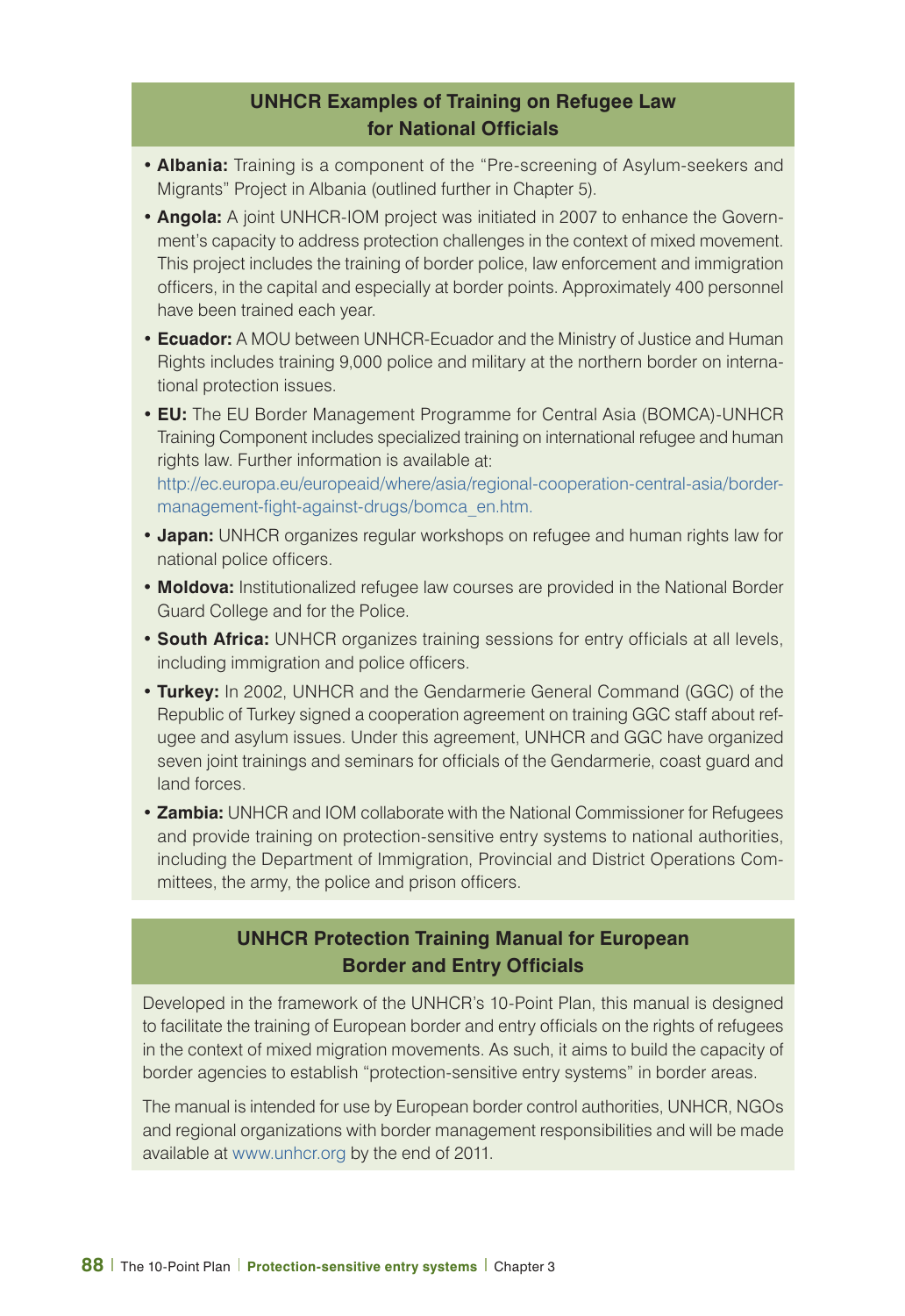# **3.4. Establishing dialogue and cooperation between entry officials and humanitarian actors**

The following examples demonstrate the ways in which entry officials and humanitarian actors can work together to identify and address shortcomings in the mechanisms used to identify persons in need of international protection. In some countries, entry officials and humanitarian actors have institutionalized their cooperation through the establishment of a formal dialogue, working/coordination groups, or specific consultation processes. These arrangements often include training and monitoring components.

# **EU: FRONTEX-UNHCR Cooperation 2008 – Present**

A Cooperation Arrangement between the EU Agency for the Management of Operational Cooperation at the External Borders of the Member States of the EU (FRONTEX) and UNHCR was signed in June 2008 at FRONTEX headquarters in Warsaw, Poland. The main objective of this cooperation is to contribute to an efficient EU border management system fully compliant with international and EU protection obligations through, for example, the exchange of information, expertise and experiences, in particular on mixed movements to EU Member States. Another key element is the preparation of general and specific training materials and tools on international human rights and refugee law, applicable in the context of border management. Bilateral cooperation also extends to more operational aspects of FRONTEX's work: UNHCR (along with IOM) participated for the first time in a FRONTEX-coordinated joint operation (AGE-LAUS 2010), in an observatory and advisory capacity. Targeting the identification and referral of children arriving at selected EU airports who might be victims of trafficking, this joint operation represents a first test case for practical cooperation on operational matters between FRONTEX and UNHCR.

### **CENTRAL EUROPE: TRIPARTITE MOU ON BORDER MANAGEMENT WITH NATIONAL BORDER GUARDS, NATIONAL NGOS AND UNHCR 2006 – PRESENT**

#### **A. Background and Rationale**

Tripartite MOUs were signed by national border guards, national NGOs and UNHCR in several Central European countries. They create an institutional framework and structure for monitoring the entry of persons in need of protection to the territory of the relevant State and their access to the asylum procedures, as well as their protection against *refoulement*. The MOUs formalize the cooperation, roles and responsibilities, and working methodologies among the actors in the area of border management.

The first agreement in Central Europe was concluded in Hungary in December 2006, followed by similar arrangements in:

- Slovakia September 2007
- Romania July 2008;
- Slovenia October 2008;
- Poland October 2009; and
- Bulgaria April 2010.

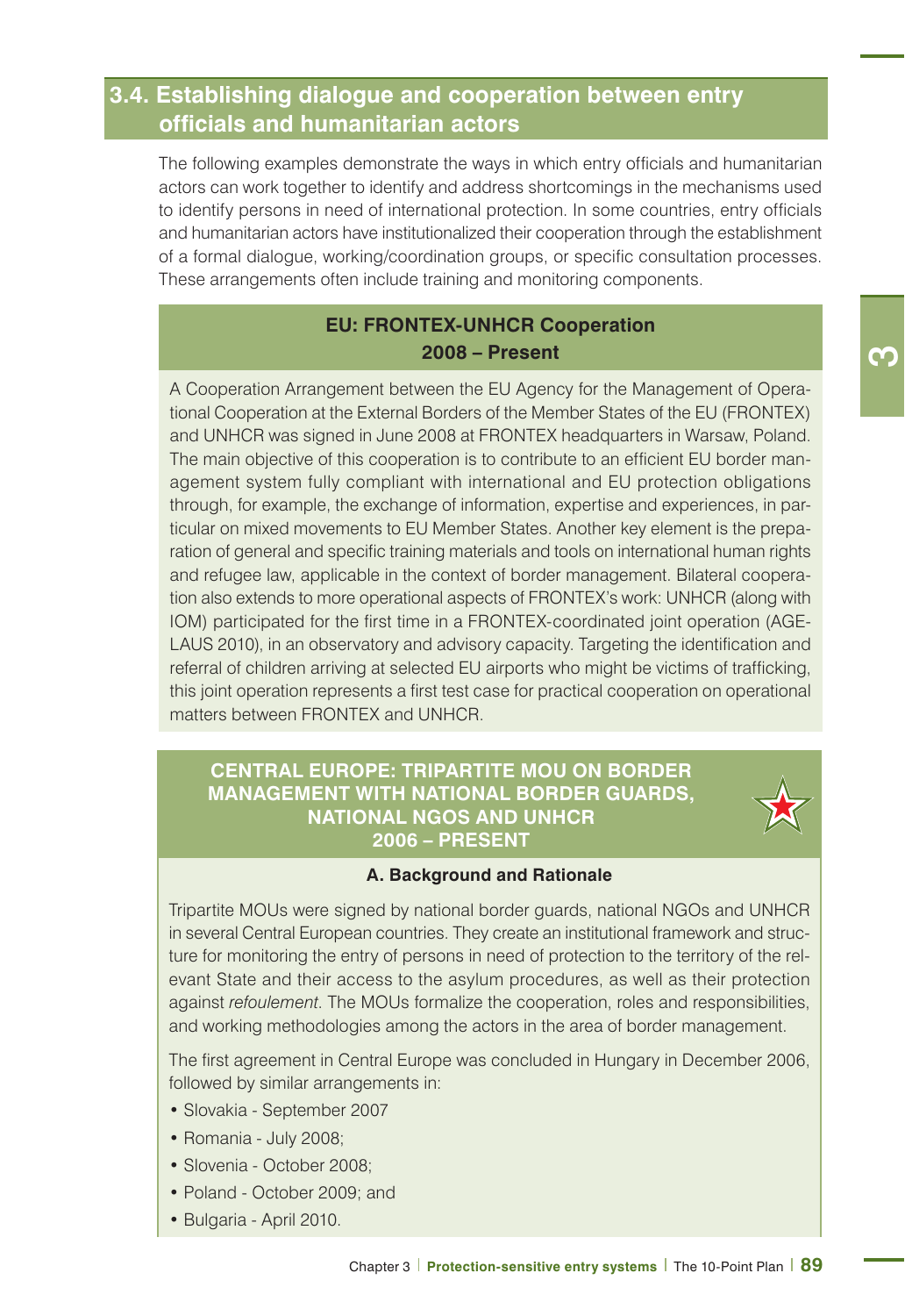#### **B. Actors**

- Border guards;
- NGO/civil society actors: and
- UNHCR.

#### **C. Actions**

The MOUs:

- clarify the protection responsibilities of the border quards:
- reiterate UNHCR's right to have access to, and intervene on behalf of, persons falling under its mandate;
- establish a monitoring framework with specific responsibilities assigned to all three actors;
- provide that border guards are to give UNHCR and NGOs access to entry points, detention facilities and other locations, as well as to records of arrivals, justifications of refusal of entry and other data;
- designate UNHCR as the actor responsible for ensuring the coordination and mobilization of funds, and the NGOs responsible for undertaking monitoring activities;
- establish a Tripartite Working Group to oversee the implementation of the agreement, and follow up on the results of monitoring exercises; and
- include the possibility of organizing joint educational and awareness-raising activities.

#### **D. Review**

The MOUs formalized cooperation among the parties and established a framework for ongoing dialogue. The MOUs helped increase mutual understanding and transparency, develop confidence and identify and address training needs, as well as the need for changes to existing laws. The MOUs have improved the access of asylum-seekers to the territory and to asylum procedures, as well as the access of UNHCR and NGOs to persons of concern and to border-related data. They also enabled the identification of trends and patterns in the movements and profiles of persons of concern.

UNHCR RRCE organized a Trans-regional Conference on Border Management and Protection of Refugees in Budapest, Hungary, 24-26 November 2010 to further develop existing mechanisms and synergies between the UNHCR Offices in the region and to extend existing cooperation practices and expertise on protection-sensitive border management to neighbouring countries.

A Border Management and Protection of Refugees framework in the Central Europe region is currently under development.

#### **E. Further Information**

**Annex 10** – Tripartite Memorandum of Understanding on Modalities of Mutual Cooperation and Coordination to Support the Access of Asylum Seekers to the Territory of, and the Asylum Procedures of the Republic of Hungary, 28 December 2006

All Central Europe MOUs are available online at: <http://www.unhcr-budapest.org/index.php/refugee-protection/access-to-territory>.

*Annex 10 bis* – Hungarian Helsinki Committee, Hungarian National Police Headquarters, UNHCR, *Report on the Border Monitoring Program 2008 – 2009*, 2010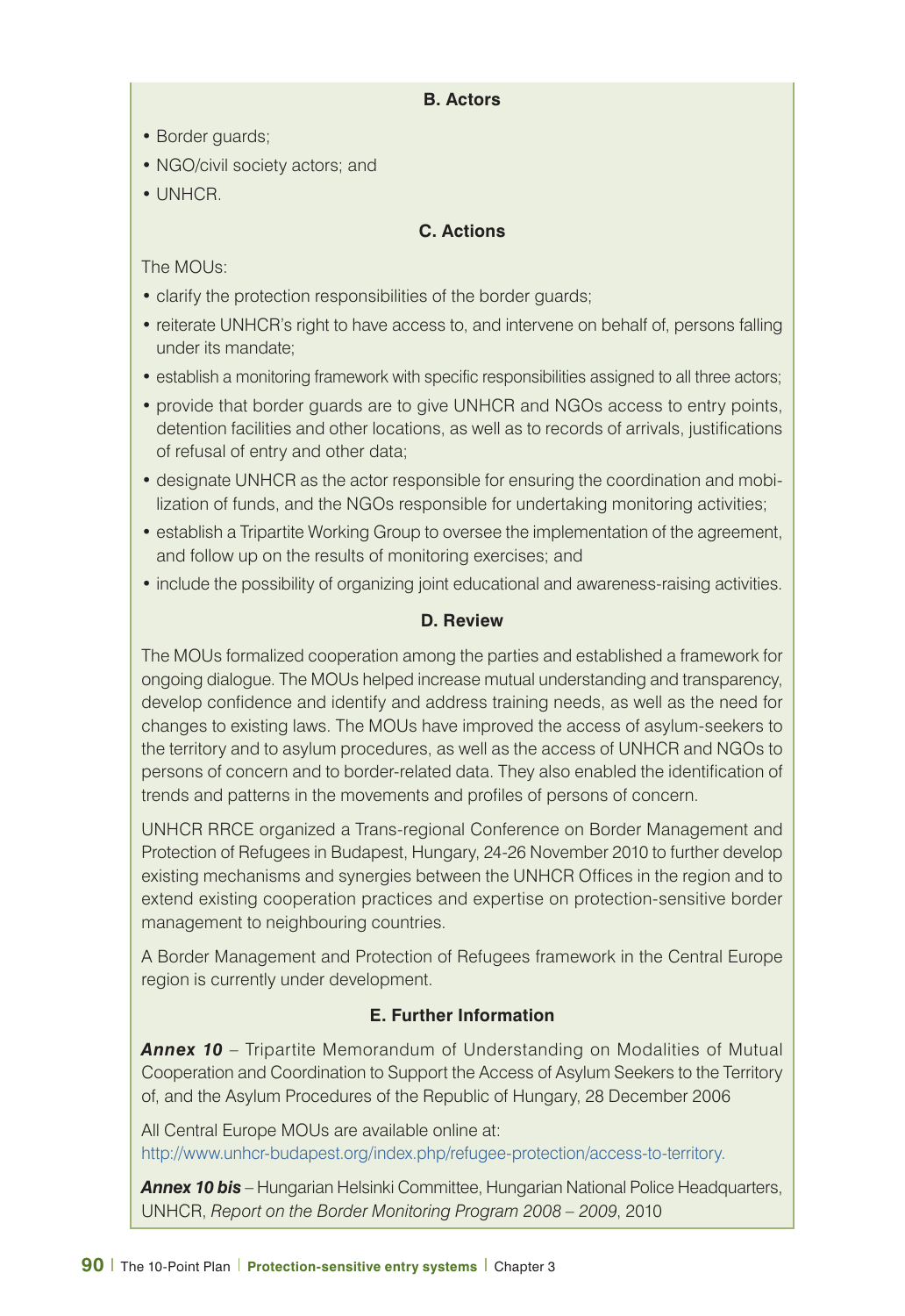### **CANADA: UNHCR AND THE CANADA BORDER SERVICES AGENCY (CBSA) COOPERATION ON PROTECTION 2006 – PRESENT**

#### **A. Background and Rationale**

Although there is no formal agreement between the CBSA, UNHCR and the NGO community, there is a high degree of engagement and exchange among these actors, leading to good cooperation on protection issues.

#### **B. Actors**

- CBSA;
- Citizenship and Immigration Canada (CIC);
- Immigration and Refugee Board of Canada (IRB);
- NGOs;
- pro bono law firms; and
- UNHCR.

#### **C. Actions**

- Ensure regular dialogue and information sharing between actors.
- Develop a training manual as well as joint training sessions on protection issues.
- Monitor busy land and air entry points and detention centres with UNHCR having a specific monitoring role under the Canada-USA Safe Third Country Agreement (outlined further in Chapter 8).
- Support NGOs to assist with asylum claims at ports of entry, provide shelter and other services, and advocate for access to asylum procedures and other mechanisms for both individuals and on a general basis.
- Facilitate a "guardian *ad litem*" process for unaccompanied minors and others with special needs through pro bono legal services.
- Conduct ad hoc post-admission interviews/reviews with asylum-seekers in relation to entry procedures in order to assess the treatment of asylum-seekers from the perspective of the individual claimant.
- Facilitate the engagement of Canadian and USA-based NGOs in relation to common border issues.
- CIC and CBSA combined three refugee claim forms into one national form to be used by all ports and inland offices to standardize and simplify the RSD procedure.

#### **D. Review**

Constant engagement between UNHCR and government officials creates a healthy working environment where problems are more easily addressed and protection is strengthened through cooperative efforts. UNHCR interventions are informal and effective, and its recommendations are understood and respected by CBSA and CIC. The standardized refugee claim form contributes to efficiency and has reduced the processing time for asylum claims by at least 60 minutes.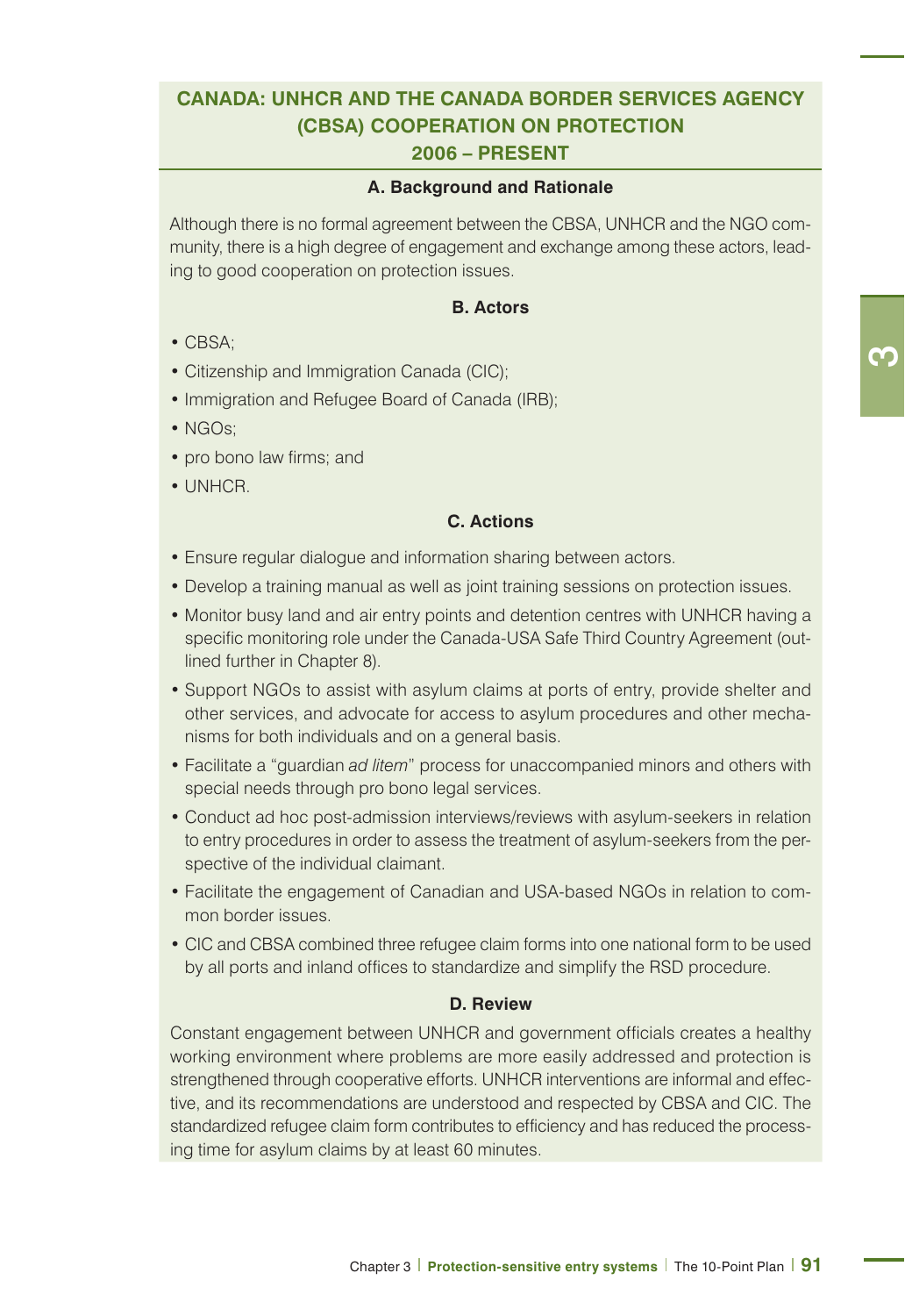The high turnover rate of CBSA staff, however, increases the need for continuous training creating resource strains for UNHCR. To a certain degree, this is being addressed through the engagement of the Canadian Government, NGOs and civil society on protection issues, which occur with limited UNHCR facilitation or independent of UNHCR operational involvement.

Despite the strong cooperation, some instances of return from Canada to the USA, outside the Safe Third Country Agreement framework, have occurred. Further, contrary to UNHCR policy guidelines, asylum-seekers may be detained upon arrival, where they are often mixed with criminal detainees.

#### **E. Further Information**

**Annex 11** – UNHCR, Questionnaire for Monitoring of Detention Facilities

*Annex 12* – UNHCR, Refugee Process Determination Monitoring Form

The 2006 UNHCR monitoring report in the context of the Canada-USA Safe Third Country Agreement is available at:

<http://www.unhcr.org/home/PROTECTION/455b2cca4.pdf>.

# **3.5. Including carriers and other private actors in the protection strategy**

Many States impose sanctions on carriers for the transportation of non-nationals without proper travel documentation to their territory. As a result, carriers may be required to deny embarkation to travelers in an irregular situation, regardless of any potential protection needs. A protection-sensitive entry system could ensure that the legislation imposing sanctions on carriers contains exemptions for transporting an improperly documented person if that person applies for asylum at the point of entry. States may also allow carriers to refer asylum-seekers without proper travel documents to local authorities in the country of departure if the country is a State Party to the 1951 Convention and has a functioning asylum system in place; or to officials from the destination State stationed in the country of departure, such as airline liaison officers, out-posted immigration or asylum officials, the local embassy or consulate, or to relevant international organizations or NGOs.

Carriers and other private actors involved in entry management could be included more broadly in the protection strategies developed by States, as outlined below.

- States can provide carriers with guidelines on practical measures for handling unauthorized and undocumented passengers, including contact points with asylum or immigration authorities in the prospective destination State or, where appropriate, in the country of departure.
- States may encourage carriers to adopt an internal code of conduct for managing persons seeking international protection among unauthorized and undocumented passengers.
- Carriers can be included in protection training sessions for State entry officials, or specific protection training events could be arranged.
- The framework for monitoring protection safeguards in entry systems can extend to carriers.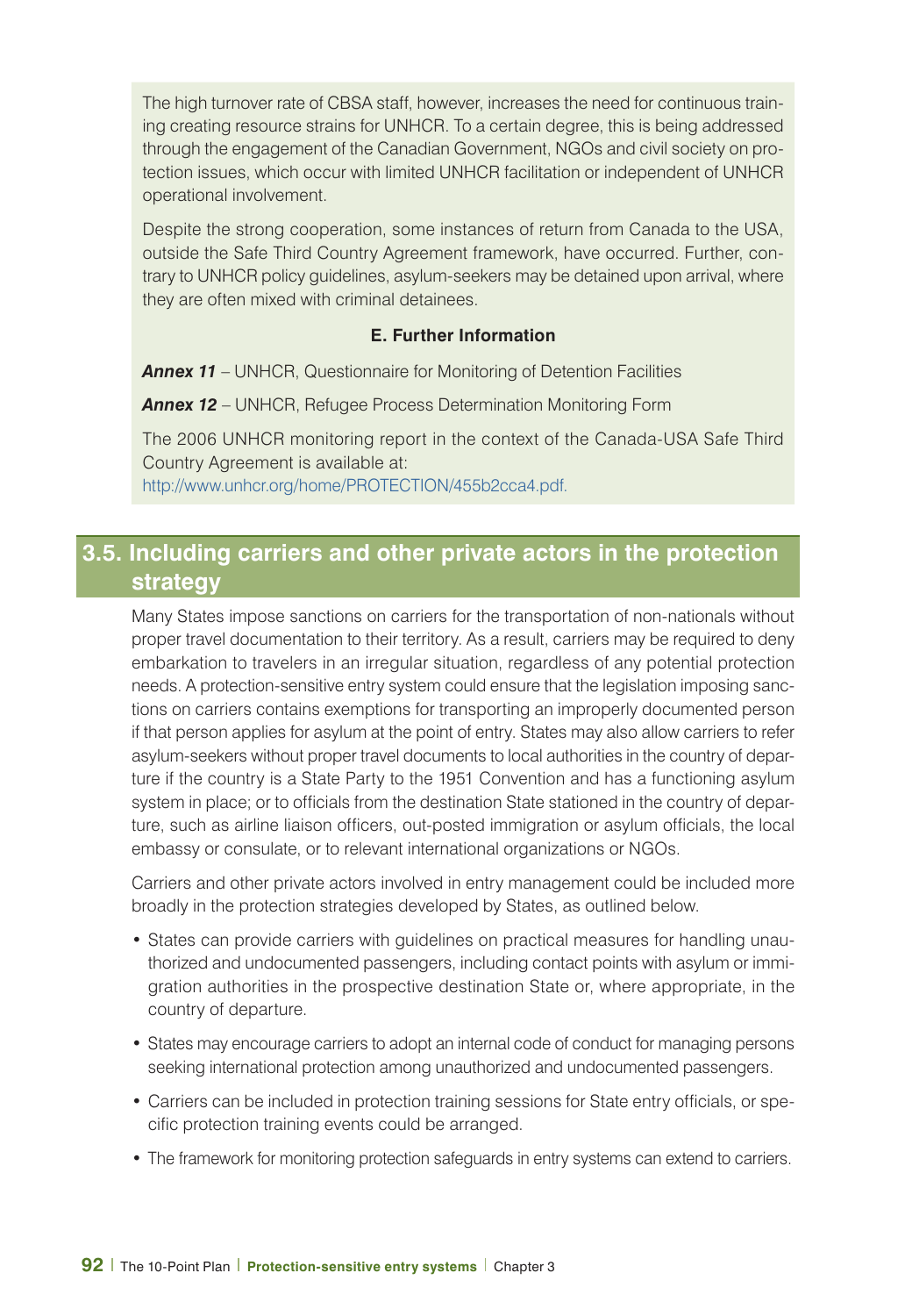#### **Netherlands: The Aliens Circular, 2000**

The Aliens Circular of the Netherlands of 2000 outlines how carriers should handle travel requests by persons who are seeking asylum.

A2. 7.1.5 states: "When a carrier, during identity control, is confronted with an individual who is not properly documented, he/she is under no obligation to transport this individual. In case the alien declares that his/her life is in direct danger in the country from where (s)he wishes to depart, the carrier may refer the alien to the Dutch representation in order to apply for asylum there. When the carrier in such circumstances considers transporting the alien, the carrier must contact the Immigration and Naturalisation Service (Immigratie en Naturalisatie Dienst, IND). The Director of the IND will decide if the alien concerned can be transported to the Netherlands, despite the lack of appropriate travel documents. When a carrier has transported an alien without documentation or proper documentation to Dutch territory, but has done so with prior authorization of the responsible official, there is no obligation to return the alien, nor will the report be deposited of the suspected offence of Article 4 of the Alien Law. The carrier must submit properly in writing the facts and circumstances as relayed by the alien."

Available at: [http//www.unhcr.org/refworld/docid/47fdfaea0.html.](http://http//www.unhcr.org/refworld/docid/47fdfaea0.html)

# **3.6. Ensuring cross-border cooperation on protection, including in the context of rescue at sea operations**

Cross-border cooperation on establishing protection-sensitive entry systems can help ensure consistent and coherent approaches between States, including in various regions. Cross-border cooperation is particularly important in the context of distress and rescue at sea operations involving irregular maritime movements, in order to ensure that rescuees are disembarked at an appropriate place of safety, processed and provided access to asylum procedures or other mechanisms to meet specific needs.

### **BRAZIL: PROTECTION NETWORKS 2004 – PRESENT**



#### **A. Background and Rationale**

Civil society "protection networks" were developed in Brazil as a pragmatic solution for border monitoring and referral in a country with a large geographic territory. The objective is to provide immediate legal counselling and humanitarian assistance to asylum-seekers at border points.

The protection networks are constantly expanding. They currently include 44 organizations and 100 individuals.

#### **B. Actors**

- The protection networks are comprised of an increasing number of participating organizations and individuals; and
- partners of the protection networks, including the National Committee for Refugees (CONARE), NGOs specializing in human rights, local churches, Migratory/Border Officials in Brazil, Special Secretary Sergio Vieira de Mello Chairs (University Chairs dedicated to expand education in international humanitarian law and international refugee law as well as to stimulate the access of refugees to higher education), UNHCR, IOM and UN Office on Drugs and Crime (UNODC).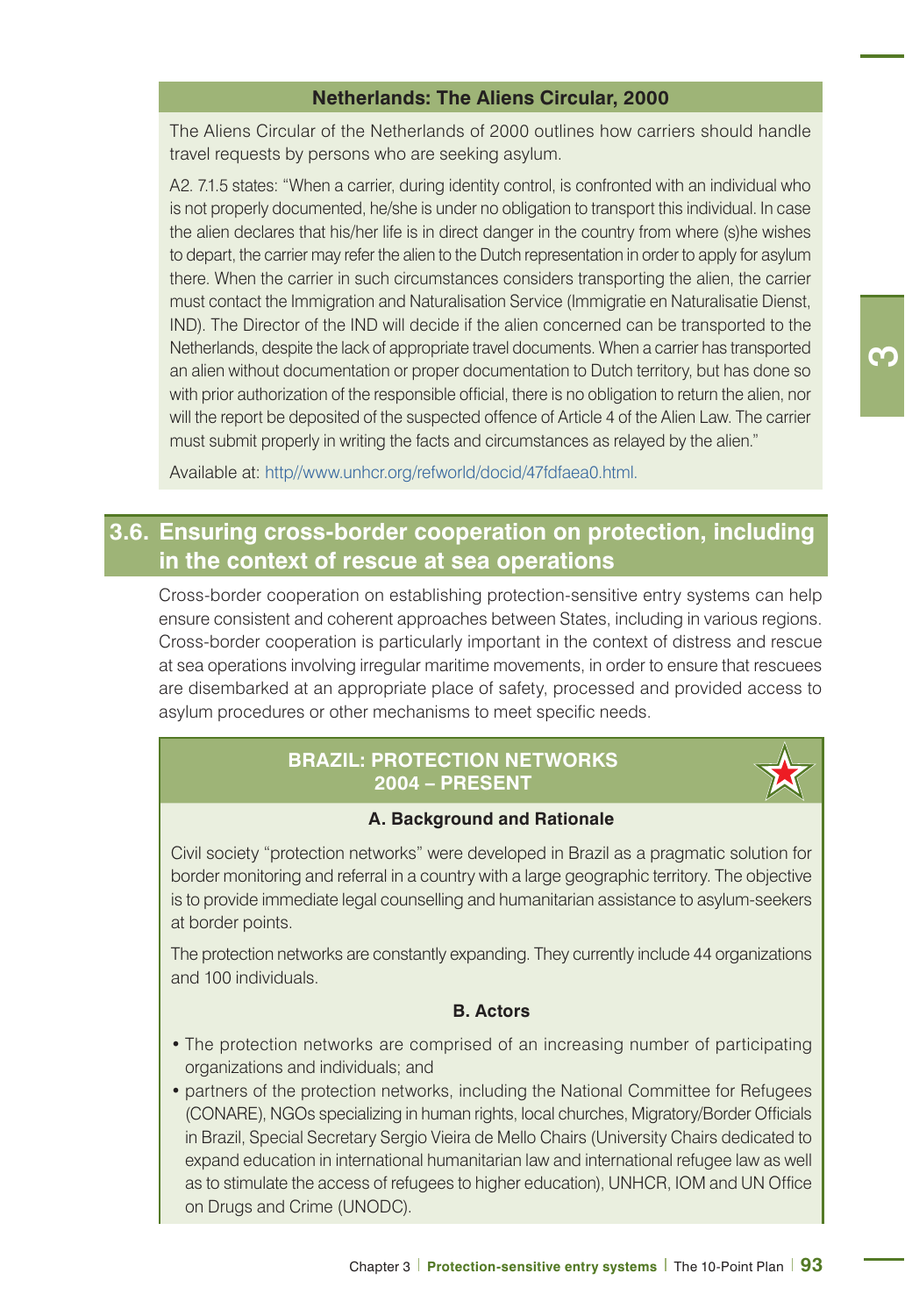#### **C. Actions**

- Enhance inter-agency cooperation among national stakeholders and local actors;
- improve awareness of refugee protection principles and individual rights;
- provide protection monitoring for the timely identification of asylum-seekers and refugees, as well as legal counselling;
- identify issues which require UNHCR's engagement, and support an integrated strategy to strengthen institutional protection mechanisms and to facilitate the local integration of refugees;
- improve coordination through joint activities and participation in training sessions for border officials;
- implement capacity-building initiatives in key border areas in order to report border movements on a regular basis, identify new arrivals and provide assistance to persons in need of international protection;
- disseminate information at border areas, and engage the community in refugee protection initiatives;
- raise awareness about protection issues at border points, and provide refugees with access to social promotion programmes, including education and professional training; and
- promote cross-border cooperation with protection networks in other countries in the region, and enhance regional solidarity.

#### **D. Review**

The development of protection networks is an innovative approach that brings together a diverse group of civil society actors to identify new arrivals and to address the realities and challenges of mixed flows in the border areas in Brazil. The initiative has strengthened the solidarity of support networks in Brazil. It has also strengthened cooperation across borders with protection networks in Argentina and Paraguay. Further, civil society participation in CONARE activities has increased policy coordination on refugee issues.

Establishing a common agenda helped to identify the different roles and mandates of migration/border officials and civil society actors and contributed to the effective implementation of activities. The capacity-building initiatives at border areas resulted in the development of protection-sensitive entry systems and improvement in the identification of potential asylum-seekers and other persons in need of international protection, as well as referral to UNHCR's RSD procedure.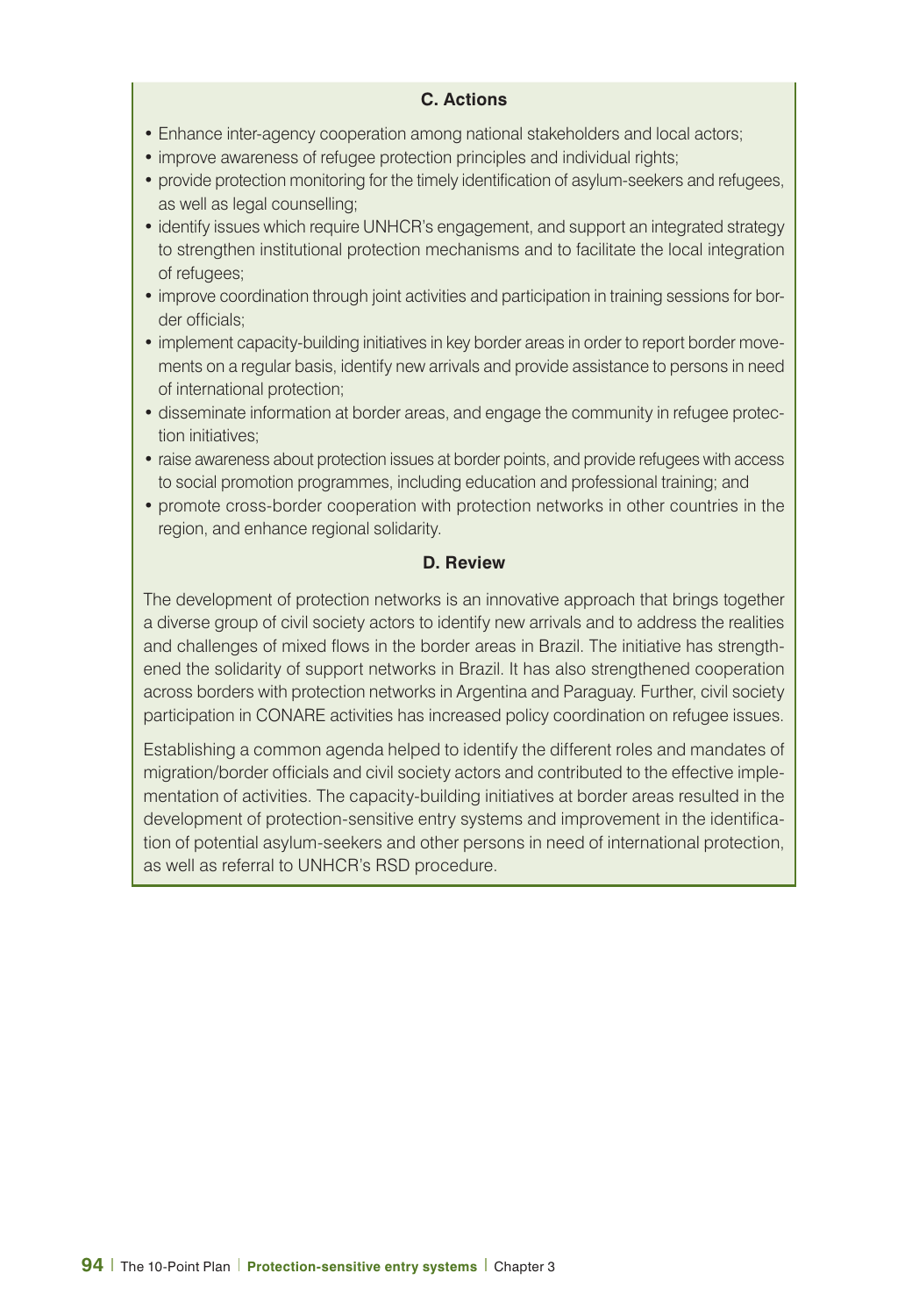As suggeted above, irregular travel by sea is a common, and highly visible, aspect of mixed movements. Persons traveling irregularly by sea can include refugees, unaccompanied and separated children, trafficked persons and others with specific needs. In light of the dangers inherent in such journeys, distress situations are frequent. Responses require cooperation between States and other stakeholders, not only in terms of rescue at sea operations but also in order to ensure that rescuees are disembarked at an appropriate place of safety, processed and provided with access to asylum procedures or other mechanisms to meet specific needs.

#### **Examples of International Cooperation in the Context of Rescue at Sea Operations**

**Francisco y Catalina:** The Spanish trawler "Francisco y Catalina" rescued 51 people (including 44 Eritreans, two Ethiopians and five persons of other nationalities) in distress on the Mediterranean Sea in July 2007. The rescue took place in international waters, on the line between the Maltese and Libyan search and rescue (SAR) zones. After highlevel negotiations, a burden-sharing agreement, sponsored by the EC, was developed to allow for the disembarkation of all 51 rescuees in Malta, followed by their processing in several European countries – Spain, Italy, Andorra and Malta. Rescuees were accordingly disembarked in Malta, and from there transferred by two Spanish planes to Madrid and onwards to relevant countries for processing.

**Rescue and disembarkation of 71 individuals in Sri Lanka:** 71 persons (50 Myanmar nationals and 21 Bangladesh nationals) were rescued by the Sri Lankan Navy in March 2008, after they were found adrift in high seas off the island's northern district of Mullaitivu. 20 persons on the boat had died during the ordeal. The rescuees were allowed disembarkation at Sri Lanka's eastern Trincomalee harbour and attended to at the naval base there. After some initial screening by the Sri Lankan authorities, the Bangladesh nationals were returned home while the remaining rescuees were detained near Colombo. Following negotiations they were transferred to UNHCR for the processing of their asylum requests and the identification of durable solutions.

# **3.7. Setting up independent monitoring mechanisms**

Establishing independent monitoring mechanisms for entry systems has proven to be a useful way for States to ensure that entry systems comply with protection goals. Monitoring can also help identify problems, gaps and training needs on protection issues. It provides a platform for dialogue among migration and entry officials, asylum authorities, UNHCR and its NGO partners and other stakeholders.

Establishing a system of record-keeping for new arrivals can facilitate monitoring and encourage entry officials to respect and uphold their protection-related responsibilities. Relevant information includes basic biographical details (i.e. name, date and place of birth, nationality), as well as grounds for admission or refusal of entry, the names of relevant entry officials, referral procedures and any complaints.

Depending on the circumstances, the monitoring body could be composed of government authorities, international agencies (including UNHCR and NGOs), or any combination of these actors. An agreement outlining respective responsibilities between entry authorities and the monitoring body could be concluded, including information and data sharing, as well as access to entry facilities.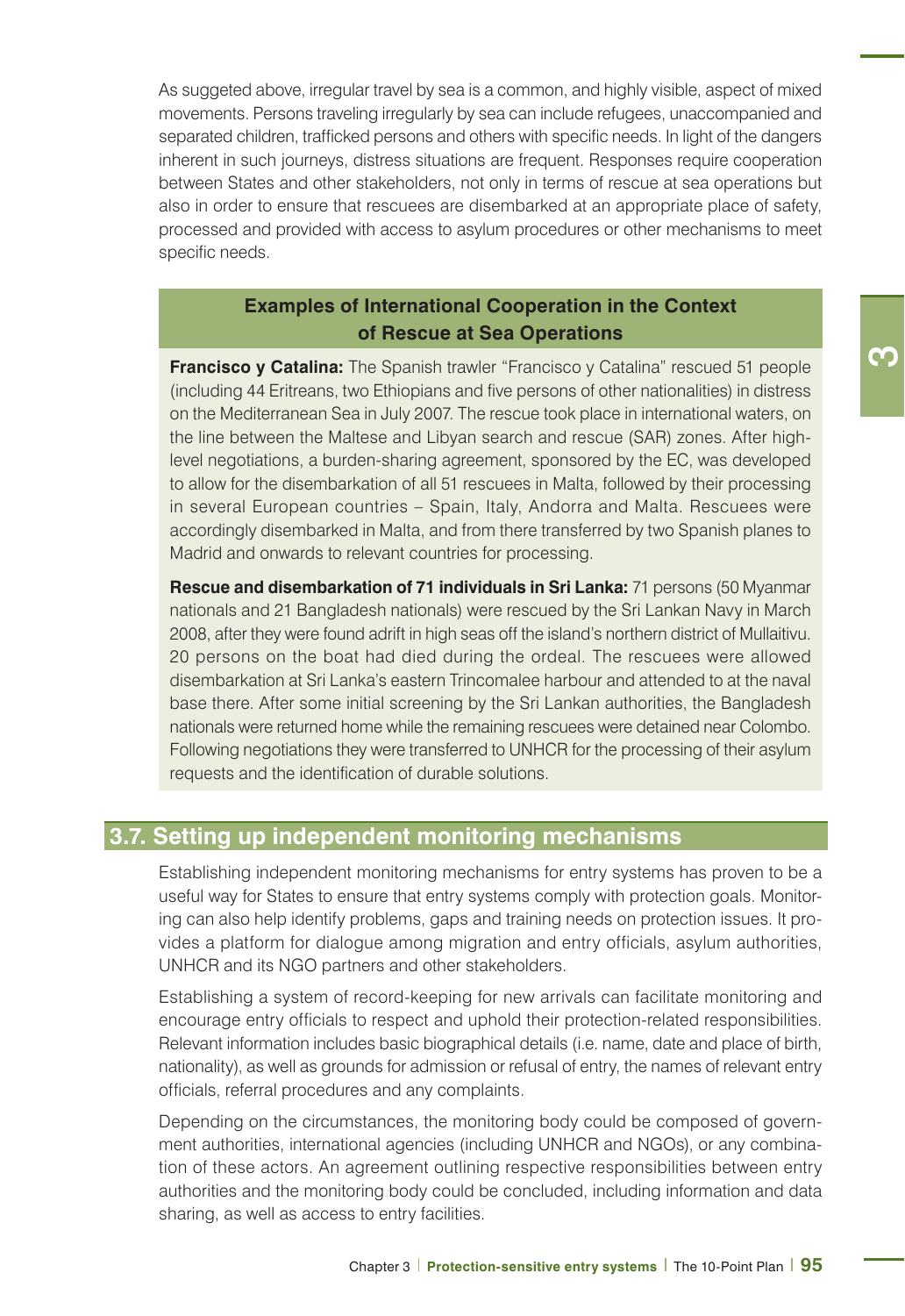Monitoring could include a periodic review of documentation and records on protection issues provided by entry officials and/or direct monitoring of the day-to-day implementation of protection safeguards. Such monitoring activities may include visiting border entry points, accompanying border/coast guard patrols, and reviewing files and other material directly on site. Monitoring missions could be coupled with training exercises and sessions on protection issues. Monitoring processes are often concluded with a confidential or public report detailing the findings and recommendations of the monitoring mission.

Border monitoring is also a component of all of the cross-border cooperation arrangements outlined above, in this Chapter (3.6 "Ensuring cross-border cooperation on protection").

# **Slovenia-Croatia: The Border Monitoring Project (BMP) 2006 – Present**

The Border Monitoring Project is a pilot project implemented on the Croatian/Slovenian border by the Slovene Border Police and a Slovene NGO, the Legal Information Centre for NGOs (PIC). An MOU between the Ministry of Interior, the Police and UNHCR signed in 2008 has strengthened the BMP framework by regulating cooperation, roles and responsibilities as well as working methodologies.

The main objective is to ensure that appropriate safeguards are provided to persons in need of international protection, thereby ensuring a fair and efficient asylum system and building trust between the police and NGOs in Slovenia working on asylum-related issues.

More specifically, the police inform PIC about all cases of interception of persons who express an intent to seek protection near or at the border with Croatia or at the international airport and the port. PIC monitors procedures and methods of work used by the border police to facilitate entry to the territory and access to the asylum procedure.

*Annex 13* – Kogovšek, N. (ed.), *Border Monitoring Methodologies: Stakeholders' Manual for Establishing a Border Monitoring Mechanism*, Peace Institute, Slovenia 2006

# **UK: UK BORDER AGENCY (UKBA) INDEPENDENT CHIEF INSPECTOR 2007 – PRESENT**

#### **A. Background and Rationale**

The post of Chief Inspector (CI) of the UK Border Agency (UKBA) was created as an independent office by the UK Borders Act 2007 to provide transparent assessment and monitoring of the UKBA and its services.

#### **B. Actors**

- Chief Inspector and Inspectorate; and
- UK Border Agency (UKBA).

#### **C. Actions**

The Chief Inspector has a general duty to inspect and report on the functioning of the UKBA. The CI:

• ensures the overall efficiency and effectiveness across the UKBA's operations, quality of decision making of the UKBA among its contracted partners, enforcement powers, and access to information;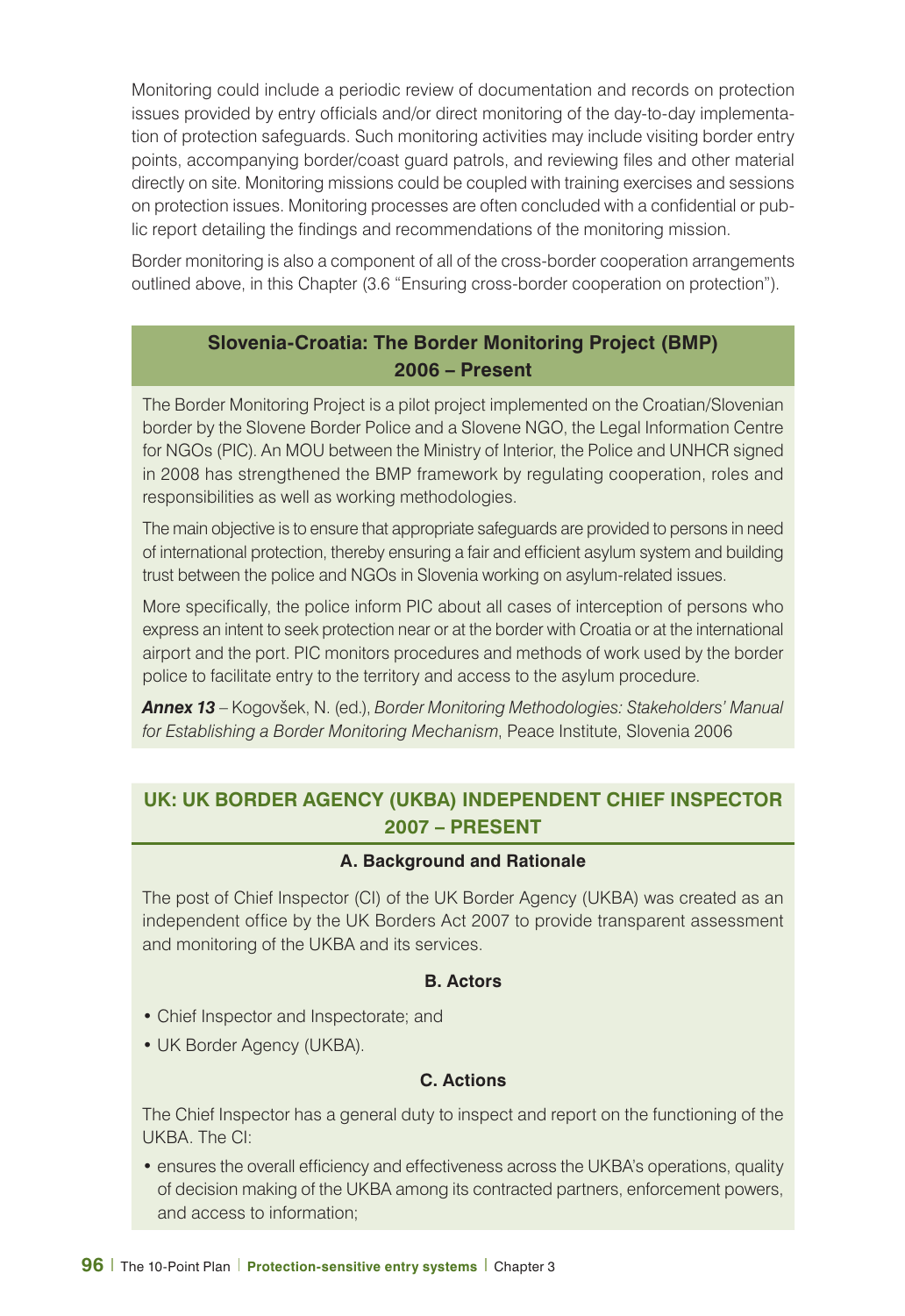- reviews the processes involved in handling individual cases, including the availability of a complaint mechanism, published service standards for responding to queries, and the actions taken to improve the response to the complaints received;
- examines the UKBA goals and programmes to determine their effectiveness and compliance with international obligations;
- monitors extra-territorial border controls; and
- conducts unannounced inspections at ports and embassies, based on the recommendations made and presented to the British Parliament.

#### **D. Review**

Although it is too early to substantively assess the added value of the CI, it is expected that it will improve the transparency, oversight and accountability of the UKBA. The CI has yet to incorporate existing independent inspectorates, including the race, the certification and the accommodation monitors, as well as the complaints audit committee, and eventually the Independent Monitor of Entry Clearance Refusals without the Right of Appeal.

The work of the Advisory Panel on Country Information (APCI) was also transferred to the CI, for the review of country information as part of the annual CI's report to Parliament. Such restructuring may present organizational challenges.

#### **E. Further Information**

Reports from the Chief Inspector are available at: [http://icinspector.independent.gov.uk/inspections/inspection-reports/](http://icinspector.independent.gov.uk/inspections/inspection-reports).

#### **USA:**

# **MONITORING IN THE CONTEXT OF THE USA "EXPEDITED REMOVAL PROCEDURE"**

#### **2005 – PRESENT**

#### **A. Background and Rationale**

Since 2005, American law has allowed for the immediate removal of any person apprehended while attempting to enter the USA by means of fraud or misrepresentation, without valid travel documents, or who is apprehended within two years of such unlawful entry ("expedited removal"). Individuals who are placed in expedited removal are deported without a hearing or review, unless they express a desire to apply for asylum or a fear of persecution in their home countries.

If they express such a desire or fear, they will be detained and referred for an interview with an examining officer to determine whether they have a "credible fear" of persecution. They are subject to mandatory detention, unless and until they are found to have a "credible fear". If a credible fear is established, they are allowed access to regular asylum proceedings and are eligible for discretionary release from detention, with some notable exceptions.To demonstrate a "credible fear", there must be a "significant possibility" that the individual would qualify for asylum in the USA. Expedited removal is not subject to any judicial oversight, but the Government has allowed some agencies, including UNHCR, to monitor the implementation of the procedure.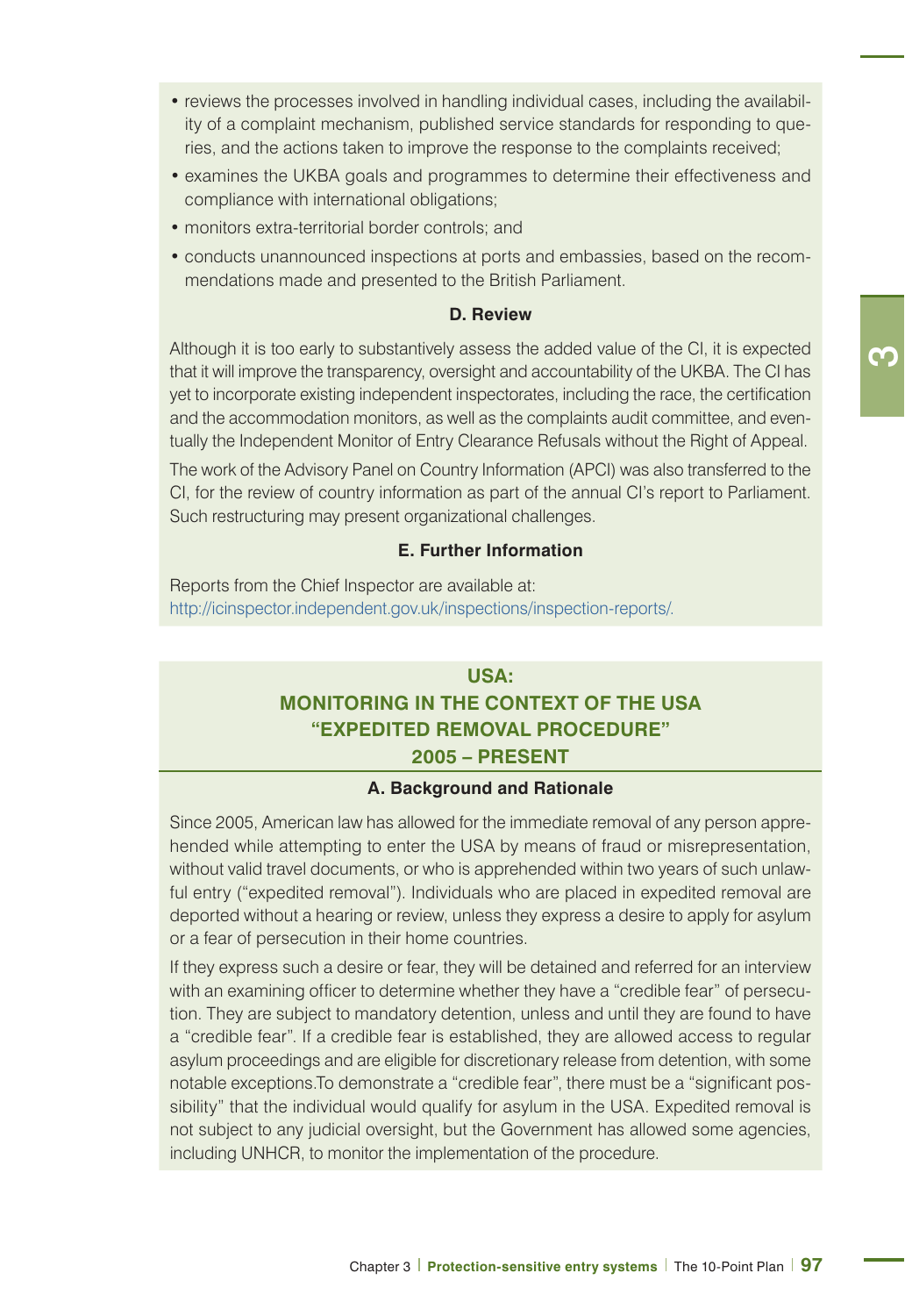#### **B. Actors**

- NGOs;
- UNHCR;
- USA Commission on International Religious Freedom (USCIRF); and
- USA Department of Homeland Security (DHS).

#### **C. Actions**

- Section 235.3 (b) of the Code of Federal Regulations requires an examining officer to create a record of the facts of the case and statements made by the asylum-seeker.
- UNHCR has access to ports of entry and can provide the Government with recommendations. NGOs also have access, but this is more limited.
- In 2003, UNHCR undertook and presented to the Government a monitoring study based on six months of field research at five major ports of entry. The report was followed by a series of technical meetings between UNHCR and relevant DHS agencies. A number of the recommendations were adopted.
- The Government has provided funding to a Commission with a congressional mandate to conduct monitoring of expedited removal proceedings [the USA Commission on International Religious Freedom (USCIRF)]. The Commission tasked a group of experts to prepare a comprehensive study, which was released in February 2005. The study identified significant gaps in the implementation of the process and included a number of recommendations to DHS.

#### **D. Review**

The possibility given to UNHCR and other agencies to monitor the expedited removal procedure enables them to present information on the implementation of the procedure and to make concrete suggestions for improvements. A number of these recommendations have been taken up by the Government.

#### **E. Further Information**

*Annex 14* – Code of Federal Regulations of the US, Paragraph 235.3, Inadmissible Aliens and Expedited Removal, December 2005

*Annex 15* – USCIRF, Asylum-seekers in Expedited Removal, 2005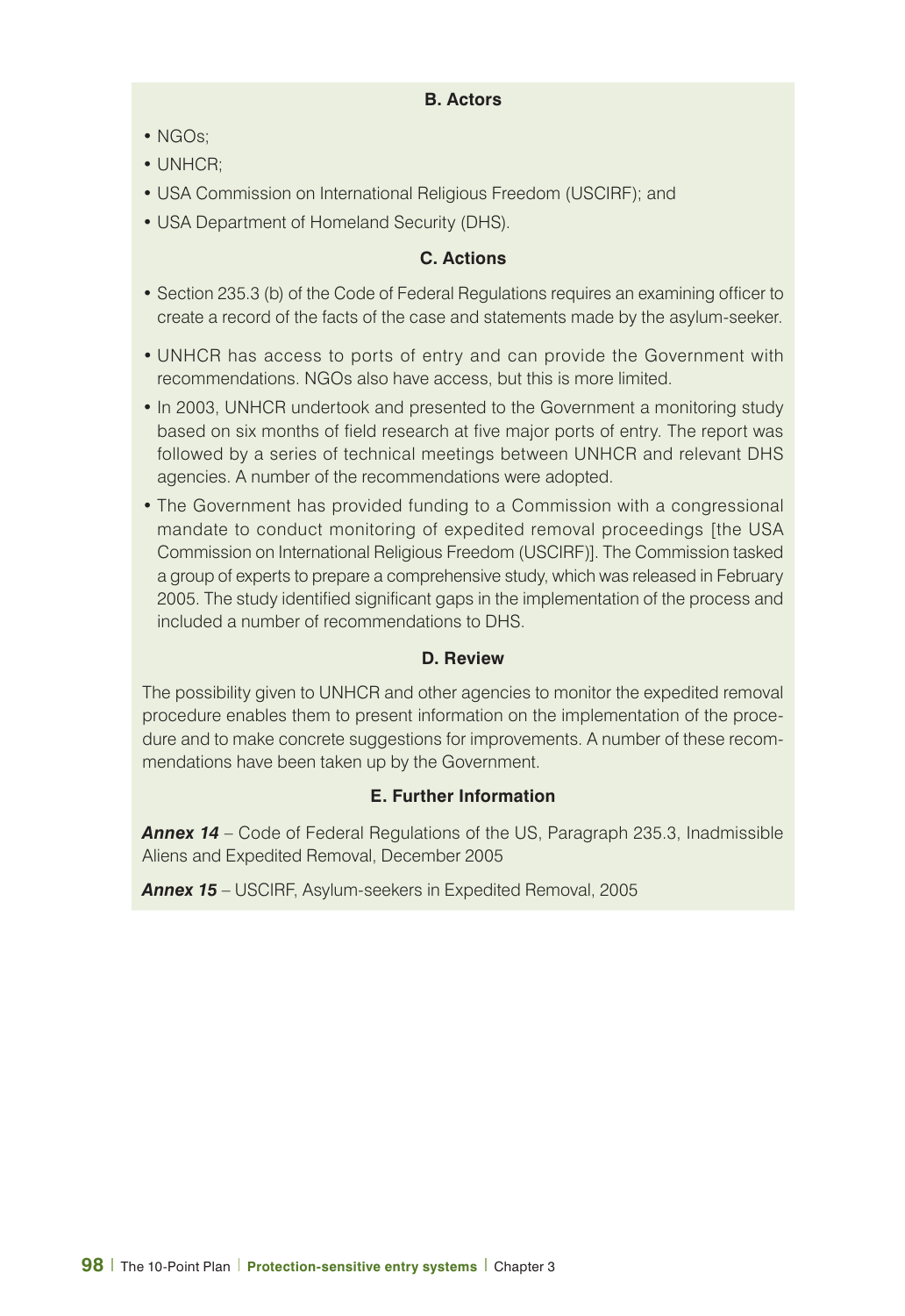თ

# **Selected References**

# Legal and Policy Documents

Council of Europe: Parliamentary Assembly, *Recommendation 1645 (2004), Access to assistance and protection for asylum-seekers at European seaports and coastal areas*, 2004, available at: [http//www.unhcr.org/refworld/docid/47fdfafa0.html](http://http//www.unhcr.org/refworld/docid/47fdfafa0.html)

International Maritime Organization & UNHCR, Rescue at Sea: *A Guide to Principles and Practice as Applied to Migrants and Refugees*, 2006, available at:

[http//www.imo.org/includes/blastDataOnly.asp/data\\_id=15282/UNHCRIMOleafletpersons](http://http//www.imo.org/includes/blastDataOnly.asp/data_id=15282/UNHCRIMOleafletpersons) rescuedatsea.pdf

UNHCR, *UNHCR Position: Visa Requirements and Carrier Sanctions*, 1995, available at: [http//www.unhcr.org/refworld/docid/3ae6b33a10.html](http://http//www.unhcr.org/refworld/docid/3ae6b33a10.html)

UNHCR, *Interception of Asylum-Seekers and Refugees: The International Framework and Recommendation for a Comprehensive Approach*, 2000, EC/50/SC/CRP.17, available at: [http//www.unhcr.org/refworld/docid/49997afa1a.html](http://http//www.unhcr.org/refworld/docid/49997afa1a.html)

UNHCR, *Conclusion adopted by the Executive Committee on International Protection – Conclusion on Protection Safeguards in Interception Measure*s, No. 97 (LIV), 2003, available at: [http//www.unhcr.org/496323740.html](http://http//www.unhcr.org/496323740.html)

Summary Conclusions: *The Principle of Non Refoulement*, 2003, available at: [http//www.unhcr.org/refworld/docid/470a33b00.html](http://http//www.unhcr.org/refworld/docid/470a33b00.html)

UNHCR, *Selected Reference Materials: Rescue at Sea, Maritime Interception and Stowaways*, 2006, available at:

[http//www.unhcr.org/refworld/pdfid/45b8d8b44.pdf](http://http//www.unhcr.org/refworld/pdfid/45b8d8b44.pdf)

UNHCR, *Advisory Opinion on the Extraterritorial Application of Non-Refoulement Obligations under the 1951 Convention relating to the Status of Refugees and its 1967 Protocol*, 2007, available at: [http//www.unhcr.org/refworld/docid/45f17a1a4.html](http://http//www.unhcr.org/refworld/docid/45f17a1a4.html)

UNHCR, *Protection Policy Paper: Maritime interception operations and the processing of international protection claims: legal standards and policy considerations with respect to extraterritorial processing*, 2010, available at:

[http//www.unhcr.org/refworld/docid/4cd12d3a2.html](http://http//www.unhcr.org/refworld/docid/4cd12d3a2.html)

# Literature

Brounwer, A., and Kumin, J., "Interception and Asylum - When Migration Control and Human Rights Collide", Refuge, Vol. 21, No. 4, 2003, available at: [http//www.unhcr.org/4963237d0.html](http://http//www.unhcr.org/4963237d0.html)

EuropeAid, *Guidelines for Integrated Border Management in EC External Cooperation: Chapter 7 – Asylum and International Protection*, European Commission, 2009, available at: [http//syb.icisleri.gov.tr/ortak\\_icerik/syb/Guidelines\\_for\\_IBM\\_in\\_EC\\_External\\_Cooperation\\_EN.PDF](http://http//syb.icisleri.gov.tr/ortak_icerik/syb/Guidelines_for_IBM_in_EC_External_Cooperation_EN.PDF)

European Council on Refugees and Exiles, *Access to Europe series*, available at: [http//www.ecre.org/topics/access\\_to\\_europe](http://http//www.ecre.org/topics/access_to_europe)

Fischer-Lescano, A., Lohr, T., & Tohidipur, T., "Border Controls at Sea: Requirements under International Human Rights and Refugee Law", *International Journal of Refugee Law*, Vol. 21, No. 2, 2009, pp. 256-296